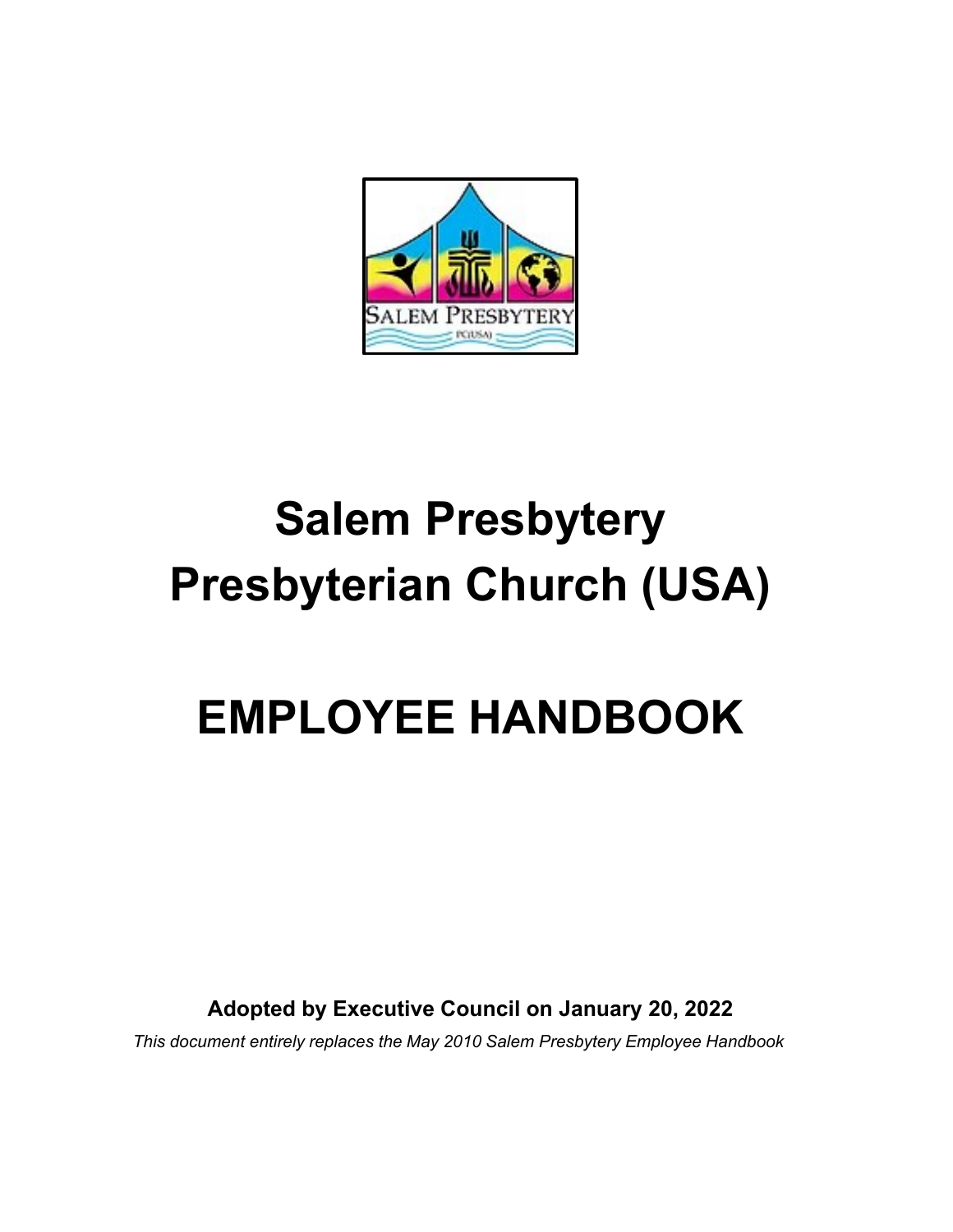#### **TABLE OF CONTENTS**

- 1. Personnel Philosophy 1.1Theology of Employment
- 2. Scope and Application
	- 2.1. Stipulations and Limitations
	- 2.2. Terminology
- 3. Commitments Underlying These Personnel Policies
	- 3.1. Employer Responsibilities
	- 3.2. Employee Responsibilities
	- 3.3. Responsibilities of the Presbytery's Personnel Committee
- 4. Employment Categories
	- 4.1. Employer
	- 4.2. Classification of Employees
	- 4.3. Ministers of the Word and Sacrament: Tax Considerations
- 5. Recruitment and Selection
	- 5.1. Internal Transfers within the Presbytery<br>5.2. Vacancies
	- **Vacancies**
	- 5.3. Vacancies in Non-exempt Positions<br>5.4. Acknowledgement and Acceptance
	- 5.4. Acknowledgement and Acceptance of Handbook
	- 5.5. Employment of Relatives
	- 5.6. Immigration Law
- 6. Policy Against Discrimination, Harassment, and Retaliation
	- 6.1. Equal Employment Opportunity
	- 6.2. Definitions of Discrimination, Harassment, and Retaliation
	- 6.3. Identifying Sexual Harassment
	- 6.4. Investigating Harassment, Discrimination, or Retaliation
	- 6.5. Employees With Disabilities
- 7. Other Employment Policies and Practices
	- 7.1. Romantic Involvement
	- 7.2. Conflict of Interest
	- 7.3. Smoke-Free Meeting Places
	- 7.4. Workplace Safety
	- 7.5. Workplace Violence
	- 7.6. Personal Activities and Outside Employment
	- 7.7. Drug and Substance Abuse
	- 7.8. Computer Usage and Email
	- 7.9. Confidential Information
	- 7.10. Hours of Work
	- 7.11. Payroll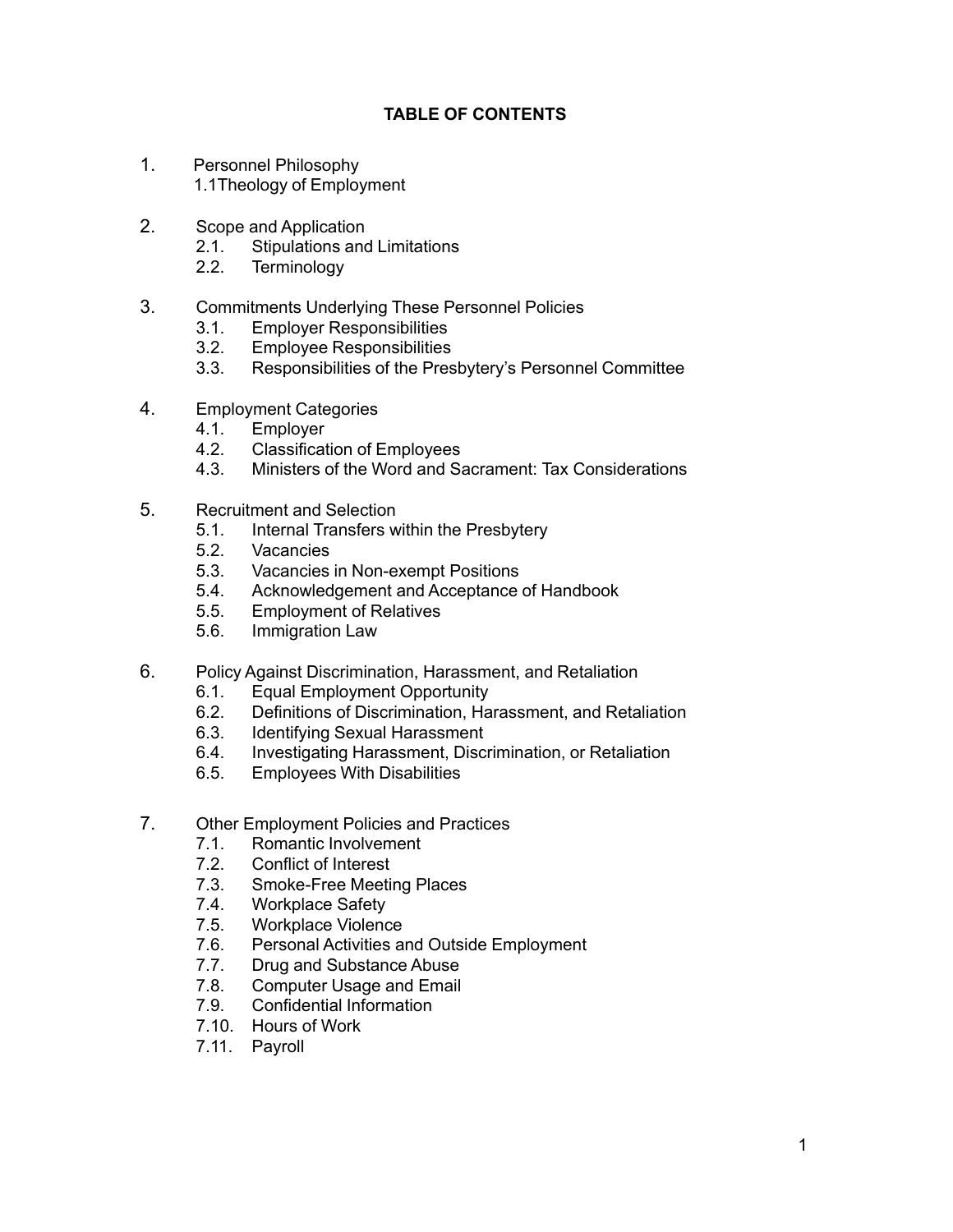- 7.12. Child Protection
- 8. Salary Administration
	- 8.1. Philosophy and Principles
	- 8.2. Salary Review and Increments
	- 8.3. Housing Allowances
- 9. Human Resource Development
	- 9.1. Annual Study Leave for Presbyter
	- 9.2. Continuing Education for All Employees
- 10. Performance Evaluation
	- 10.1. Review of Terms of Call and Position Descriptions
	- 10.2. Performance Reviews
	- 10.3. Corrective Action
- 11. Separation Practices
	- 11.1. At-Will Employment
	- 11.2. Voluntary Resignation or Retirement
	- 11.3. Termination without Prejudice
	- 11.4. Dismissal for Cause
	- 11.5. Reduction in Force
	- 11.6. Termination of the Presbyter
- 12. Employee Benefits: Leave
	- 12.1. Vacation Leave
	- 12.2. Sick Leave
	- 12.3. Emergency Personal Leave Up to 24 Hours
	- 12.4. Leave of Absence Without Pay
	- 12.5. Jury Duty and Witness Service
	- 12.6. Parental Leave
	- 12.7. Bereavement Leave
	- 12.8. Military Leave
	- 12.9. Leave for Part-time Employees
- 13. Paid Holidays 13.1. Recognized Holidays

#### 14. Other Employee Benefits

- 14.1. Group Medical and Pension Benefits
- 14.2. Workers Compensation Insurance
- 15. Addenda
	- 15.1. Employment Agreement Template
	- 15.2. Employee Acknowledgement and Acceptance of Handbook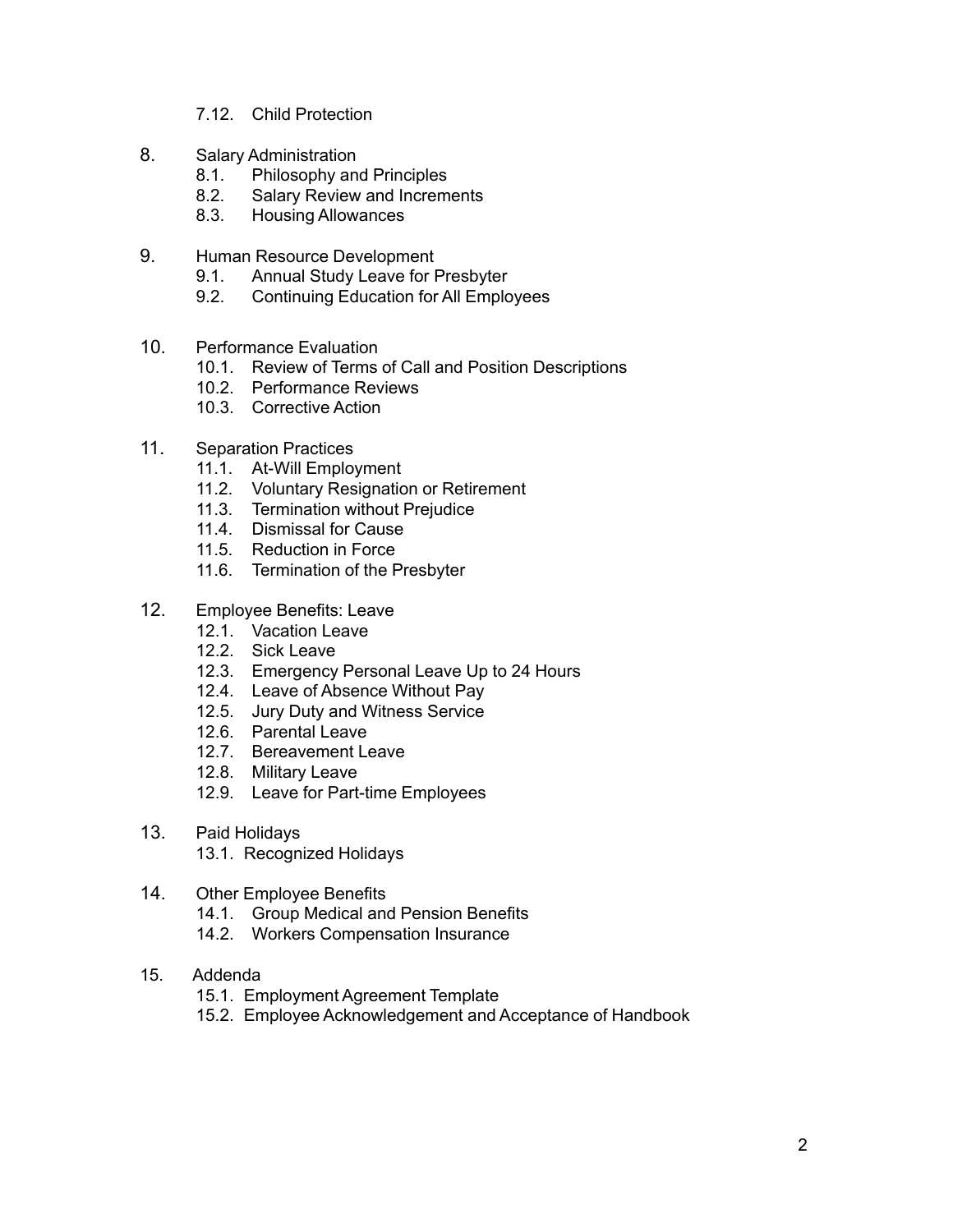## **1. PERSONNEL PHILOSOPHY**

#### **1.1. THEOLOGY OF EMPLOYMENT**

The Presbytery works within the context of the governing bodies of the Church asdefined by the Book of Order.

The Presbyterian Church (USA) [or PC(USA)] is a community of faith called into beingby God's grace in Jesus Christ. As such, it is "a community of people known by its convictions as well as by its actions." (Book of Order)

This community of faith:

- acknowledges the sovereignty of God over the world and the Lordship of JesusChrist over the Church,
- celebrates creation as an ongoing phenomenon of God in the world,
- responds to God's call into a covenant relationship,
- recognizes and uses employees' gifts for the purposes of God,
- is a servant community*,* called to offer its life for the world,
- is an interdependent community, acting upon particular responsibilities.

This Church is living testimony that the "God who creates life, frees those in bondage,forgives sin, reconciles brokenness, makes all things new, is still at work in the world."(Book of Order).

The Church's employment practices acknowledge certain basic assumptions implicit inChristian theology:

- God is the creator; therefore, the Church recognizes and protects the creativityof those made in God's image. A failure to acknowledge this creativity denies God's ongoing act of creation through the continual creativity of persons.
- The Christian Gospel sets people free from bondage, and thus to assume responsibility for themselves. In the acceptance of this freedom, a person findsworth and dignity. To deny the opportunity for the exercise of this freedom is todeny the worth and dignity of the individual.

The Church must incorporate into its personnel system these basic assumptions offaith, or risk being unfaithful to its own witness.

# **2. SCOPE AND APPLICATION**

#### **2.1.Stipulations and Limitations**

Committeegenerally prefers to follow in personnel matters, however, the Presbytery: 3 This Handbook describes the practices that the Presbytery or its Personnel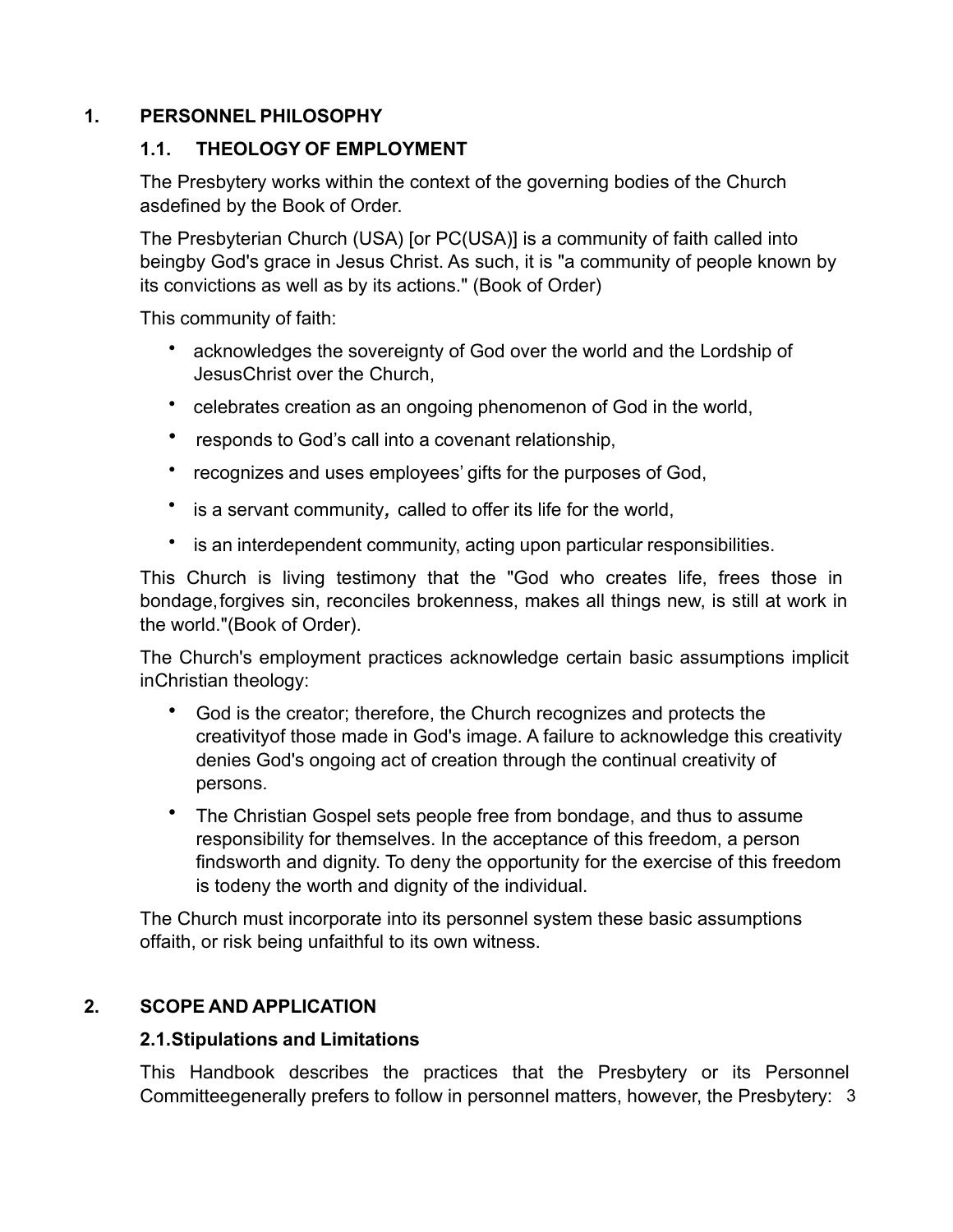- retains the discretion to deal with circumstances as they arise,
- may follow other practices in a particular situation, as appropriate, and
- maintains the exclusive right to interpret, modify, suspend, or eliminate all, or anypart, of these policies and practices at any time.

The policies and procedures in this Handbook do not constitute a contract of employment. Neither the Presbytery nor its employees shall construe the Handbook assuch.

Further, any provisions issued in:

- the terms of call of a Minister of the Word and Sacrament**,** or
- the Book of Order,

shall prevail in the event of a conflict with the policies in this Handbook.

## **2.2. Terminology**

As used in this Handbook:

- **Presbytery** shall mean the Offices of Salem Presbytery.
- **Presbytery-at-large** shall mean the governing body known as "Salem Presbytery" consisting of the of PC(USA) member churches in the Piedmont andnorthwest mountains of North Carolina.
- **Head of Staff** shall mean the Executive Presbyter or Presbyter operating specifically in their function as the direct supervisor of the workforce of theOffices of Salem Presbytery.
- **Presbyter** shall mean the lead executive of the Offices of Salem Presbytery, oneof whose roles is as the Head of Staff.
- **Regular** employees are full or part-time employees who are neither:
	- temporary,
	- contracted, or
	- Ministers of the Word and Sacrament.

# **3. COMMITMENTS UNDERLYING THESE PERSONNEL POLICIES**

#### **3.1. Employer Responsibilities**

- To establish and maintain open communication with employees,
- To provide a work environment that is safe and secure.
- To maintain a personnel file on each employee. These files are: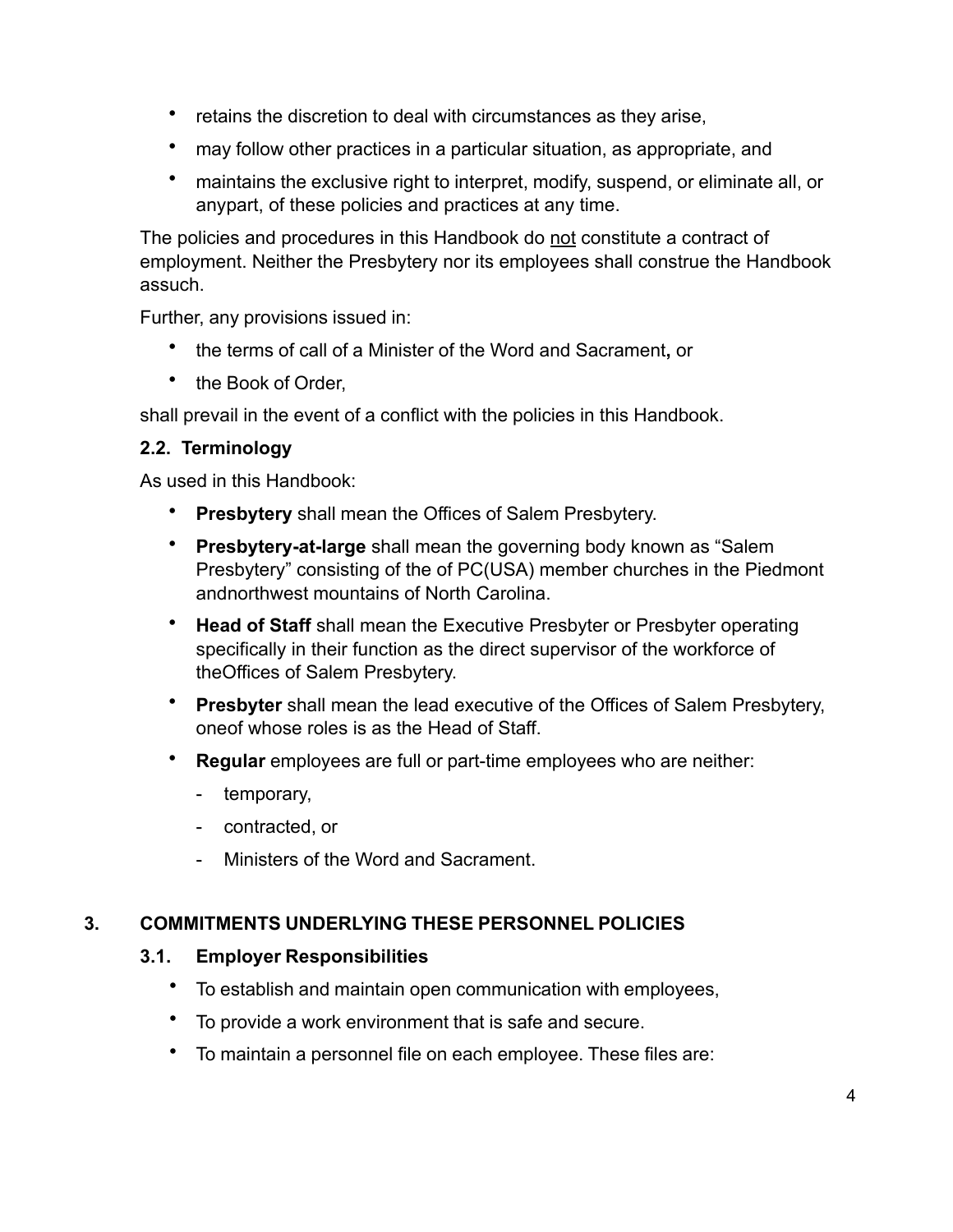- confidential; i.e., limited to those who have authority in personnel matters andthe employee themselves,
- stored in the Presbytery's physical file depository, and
- accessible by the employee while in the presence of the Head of Staff or theirdesignee.

#### **3.2. Employee Responsibilities**

- To give their best possible performance in their assigned functions,
- To participate in committees, teams, or groups as requested,
- To make suggestions on the improvement of operations, and
- To keep their personnel files accurate by notifying the Presbytery of anyname, change in address, telephone number, emergency contacts, andnumber of dependents.

#### **3.3. Responsibilities of the Presbytery's Personnel Committee**

The role of the Personnel Committee is to:

- review and recommend amendments to the Presbytery's PersonnelPolicies for approval by the Executive Council,
- approve recommended job descriptions as provided by the Presbyter,
- review and recommend an annual salary budget to Executive Council,
- ensure that the performance reviews and compensation recommendations for staff are in accordance with the Personnel Policiesof Presbytery, and
- respond to Human Resources activity requests from the Executive Council, committees, commissions, ministry teams, and congregations.

The Personnel Committee shall consist of:

- no fewer than three, and
- no more than nine members, including the Committee's

Moderator.These members shall ordinarily be:

- teaching elders,
- ruling elders, or
- active members of a Salem Presbytery congregation with gifts for service,when so endorsed by the session of the church in which their membership resides.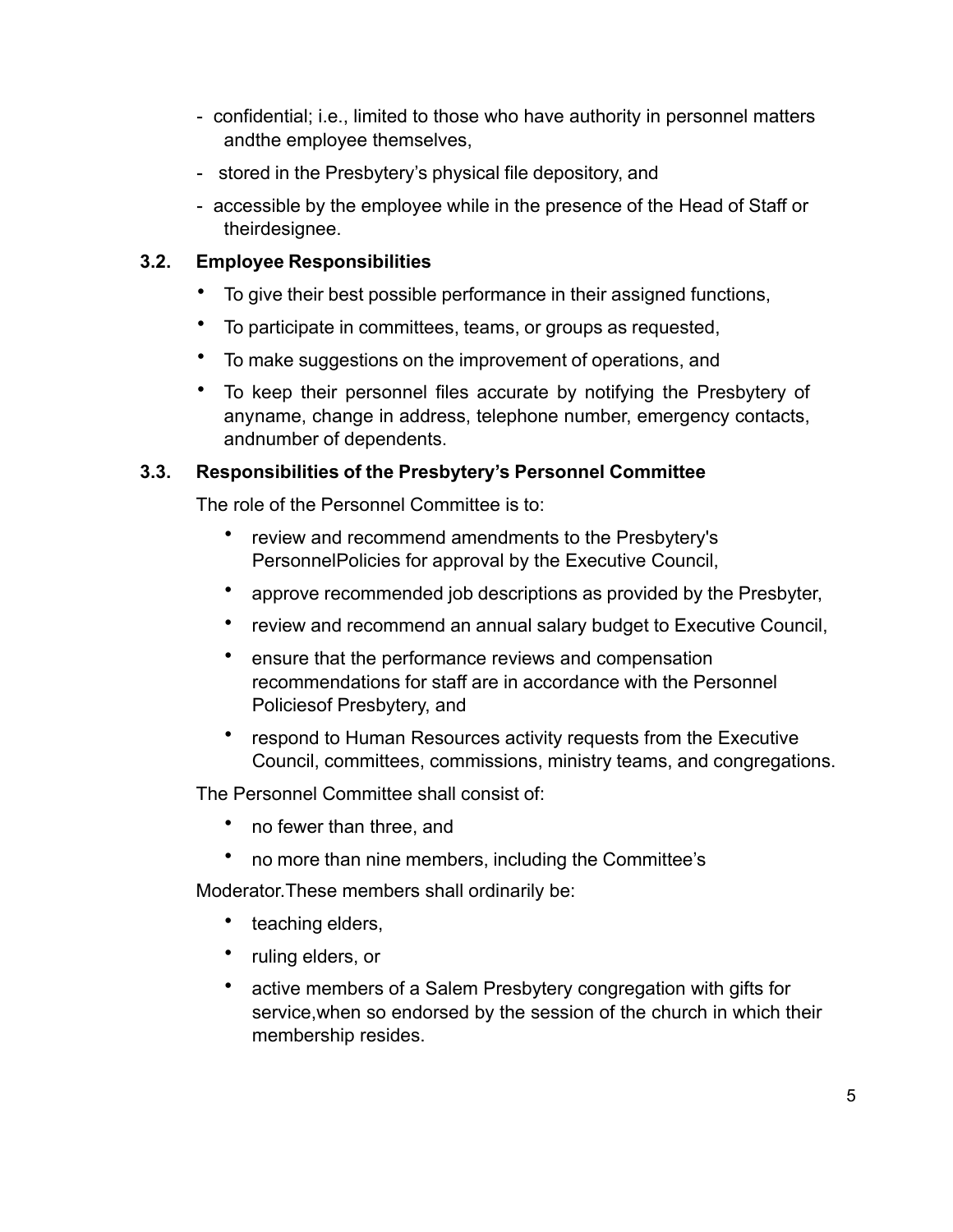The Presbytery-at-large elects members of the Committee.

# **4. EMPLOYMENT CATEGORIES**

## **4.1. Employer**

The corporate employer is the Board of Trustees of the Salem Presbytery.

## **4.2. Classification of Employees**

## **A. Non-exempt and Exempt Categories**

The Fair Labor StandardsAct (FLSA) specifies two categories of employees with respect to overtime: non-exempt and exempt.

- Employees in non-exempt positions receive overtime wages at the rate ofone-and-a-half times their regular rate for work exceeding 40 hours per week. The Head of Staff must approve overtime work in advance.
- Employees in exempt positions do not receive overtime wages for hoursthat exceed their normal work schedule or 40 hours a week.

# **B. Full-time, Part-Time, and Temporary or Contracted Staff**

- Full-time employees work a regular schedule of at least 30 hours perweek. They are eligible for certain benefits.
- Part-time employees work a regular schedule of less than 30 hoursper week. They are eligible for certain limited, pro-rated benefits.
- Temporary and contracted employees such as the Engagement Pastorswork as needed on an irregular, intermittent, limited schedule, and are not eligible for benefits.

# **C. Presbyter**

- The Presbytery-at-large calls and elects the Presbyter in a meeting heldin accordance with the Book of Order. The Presbyter position is an FLSAexempt position.
- The Presbyter serves as the Head of Staff. In the Presbyter's absence, the current Moderator of the Personnel Committee acts as Head of Staff.

# **D. Staff Other than the Presbyter**

- The Presbytery-at-large calls and elects the Stated Clerk, an FLSA exempt position, for a term of three years beginning on July 1 of the yearof election.
- The Personnel Committee, consulting with: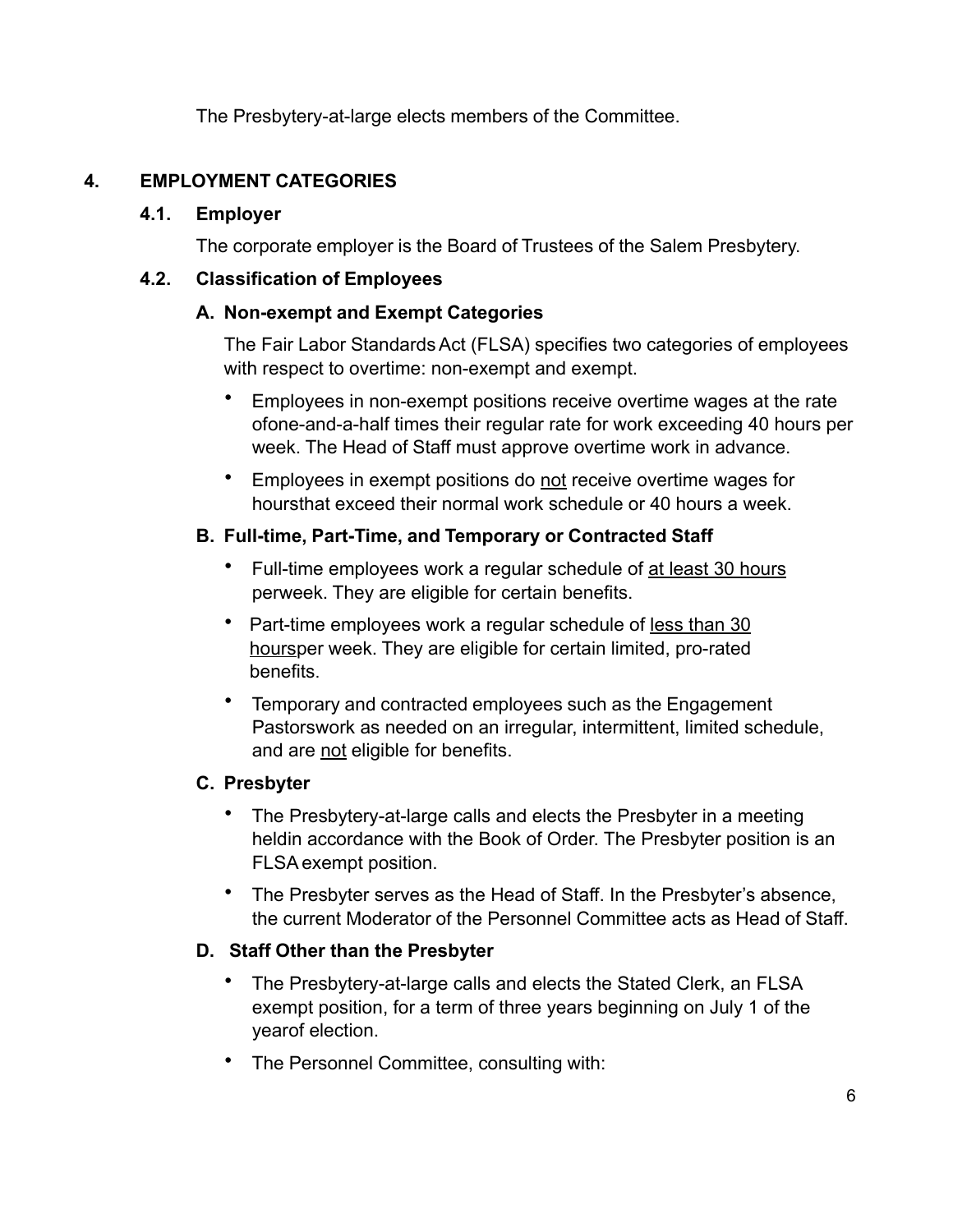- the Executive Council on budgetary matters, and
- the Head of Staff

hires clerical, administrative, and other support staff.

## **4.3. Ministers of the Word and Sacrament: Tax Considerations**

Per federal and North Carolina state statutes and PC(USA) policy, all Ministers of the Word and Sacrament who are engaged in the exercise of their ministry:

- are not subject to withholding for certain taxes,
- are self-employed persons, and
- are subject to all policies in this document, except as:
	- excluded by federal or state law, or
	- superseded by guidelines in the Book of Order or their terms of call.

## **5. RECRUITMENT AND SELECTION**

#### **5.1. Internal Transfers within the Presbytery**

The Personnel Committee may fill an administrative or support position withinthe Presbytery by internal transfer without advertising.

#### **5.2. Vacancies in Exempt Positions Not Filled Internally**

#### **A. Vacancy in the Office of Presbyter**

The Personnel Committee does not participate in filling Presbyter vacancies.

- The Executive Council instead nominates for a vote of the Presbyteryat-large the names of at least seven members to a Special Committee on Representation, consisting of both teaching and ruling elders.
- The Presbyter candidate nominated by the Special Committee will be theonly nominee, and subject to a Presbytery-at-large vote by written ballot.
- The Executive Council and the Special Committee on Representationshall draft the Presbyter's terms of call.

#### **B. Vacancies in Positions Other Than That of Presbyter**

The Personnel Committee, consulting with the Head of Staff, shall:

- initiate a search for applicants, using means such as the PC(USA)'s Church Leadership Connection, or other church and secular media, and
- draft an employment agreement for the candidate's signature.

#### **5.3. Pre-employment Testing and Background Checks**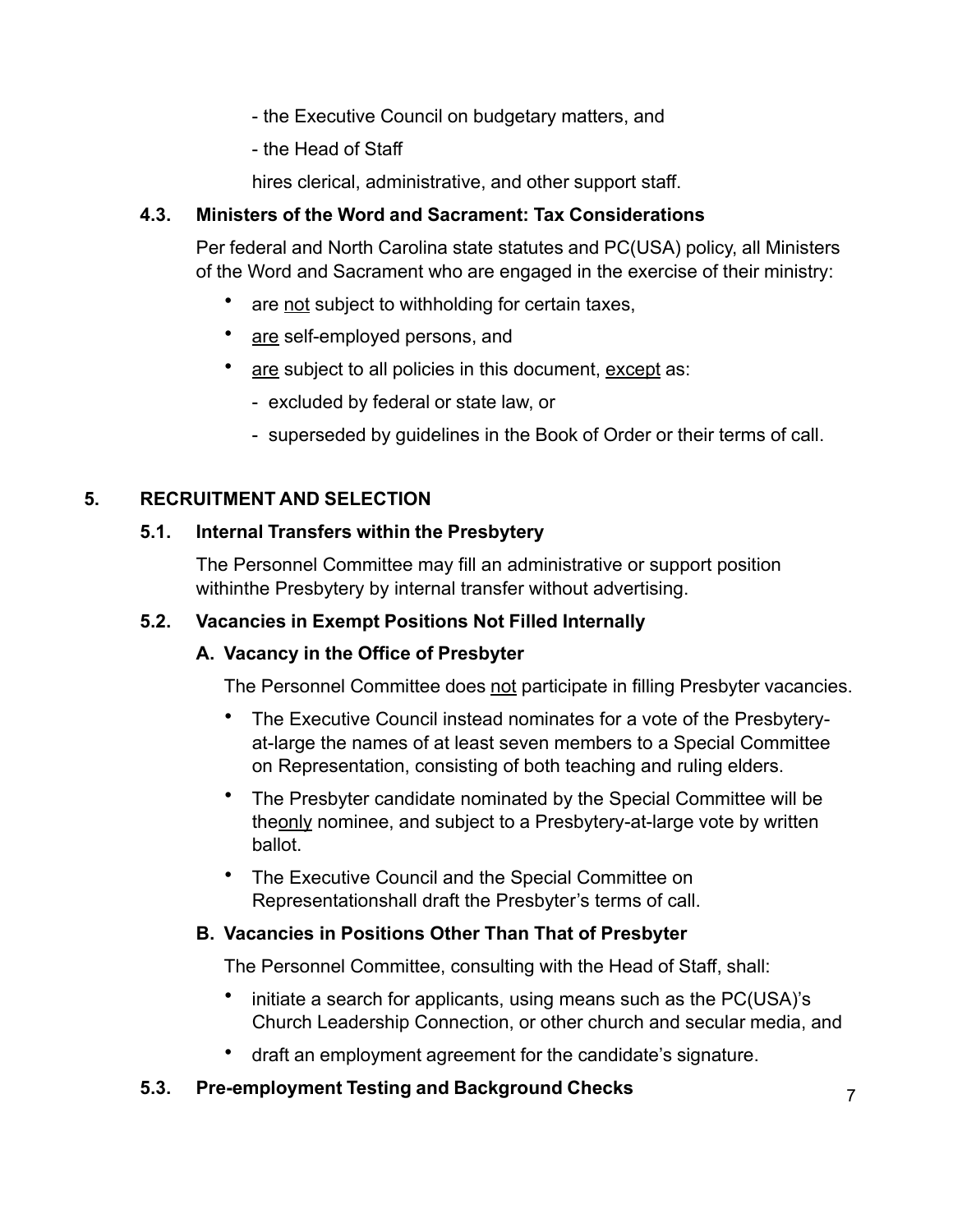- The Presbytery shall, at its own expense, require a criminal backgroundcheck.
- The Presbytery may, at its own expense, require:
	- a drug test, or
	- a physical examination for applicants considered for positions havingspecified physical requirements.

# **5.4. Acknowledgement and Acceptance of Handbook**

All employees must:

- read, understand, and become familiar with the Employee Handbook,
- comply with its standards,
- direct questions about the Handbook to the Head of Staff or a member ofthe Personnel Committee, and
- sign the Statement of Acknowledgement (Section 15.2) when newly hiredand whenever there is a revision in the Handbook.

# **5.5. Employment of Relatives**

- The Presbytery ordinarily will not hire the relatives of current presbytery staff members.
- The Presbytery may, however, permit hiring in some such family situations with prior recommendation of the Personnel Committee and approval by Executive Council, provided that the employees who are related do not directly or indirectly supervise each other.

#### **5.6. Immigration Law**

The Presbytery requires all employees to furnish proof of citizenship or otherrequired documents indicating a legal right to work in the United States, including a completed Form I-9.

# **6. POLICY AGAINST DISCRIMINATION, HARASSMENT, OR RETALIATION**

The Presbytery is committed to having and maintaining a work environment free fromdiscrimination, harassment, or retaliation based on any status listed in Section 6.1.

# **6.1. Equal Employment Opportunity**

The Presbytery shall establish employment practices free of discrimination inthe areas of:

- race,
- color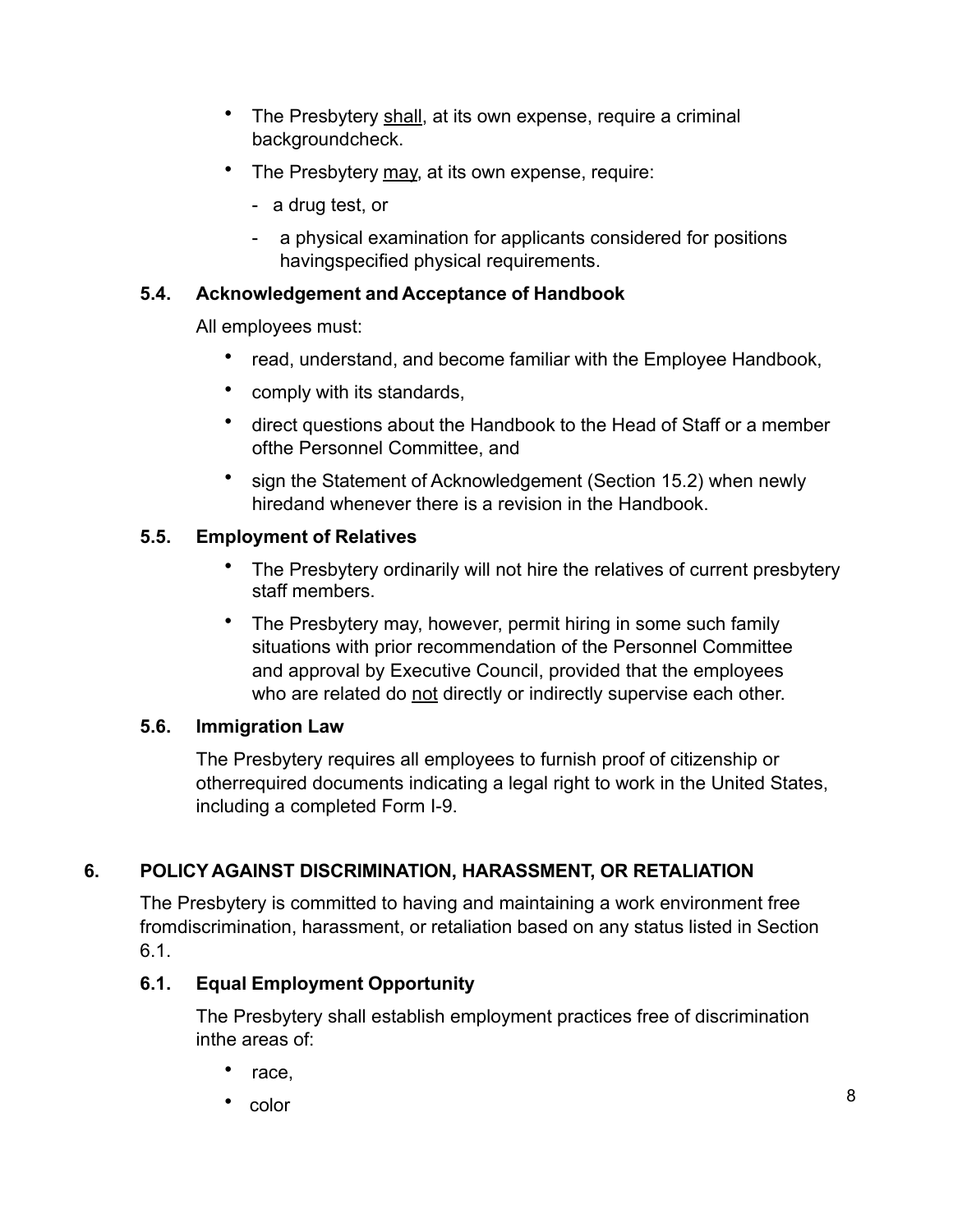- religion,
- ancestry,
- national origin,
- veteran status,
- gender and sexual orientation,
- marital status,
- disability,
- medical condition,
- age, or
- religious affiliation (except where a particular religious affiliation is a bonafide occupational qualification).

# **6.2. Definitions of Discrimination, Harassment, and Retaliation**

- **Discrimination** is any adverse employment action taken because of theemployee's protected status.
- **Harassment** may consist of unwelcome:
	- verbal,
	- physical, or
	- visual conduct

that is based upon a person's protected status.

- **Retaliation** is any adverse employment action against an employee for:
	- reporting a good-faith complaint or concern about discrimination orharassment in the work environment, or
	- participating in an investigation concerning such a complaint.

# **6.3. Identifying Sexual Harassment**

The Presbytery's work environment must be free from unwelcome or inappropriate sexual remarks and actions, none of which has a place in thePresbytery's operations.

The distinction between invited activity, tolerated activity, and offensive activity may sometimes be difficult to discern. Generally, sexual harassment does not refer to appropriate compliments or generally acceptable social behavior, but rather refers to:

• unwelcome sexual flirtations, advances, or propositions,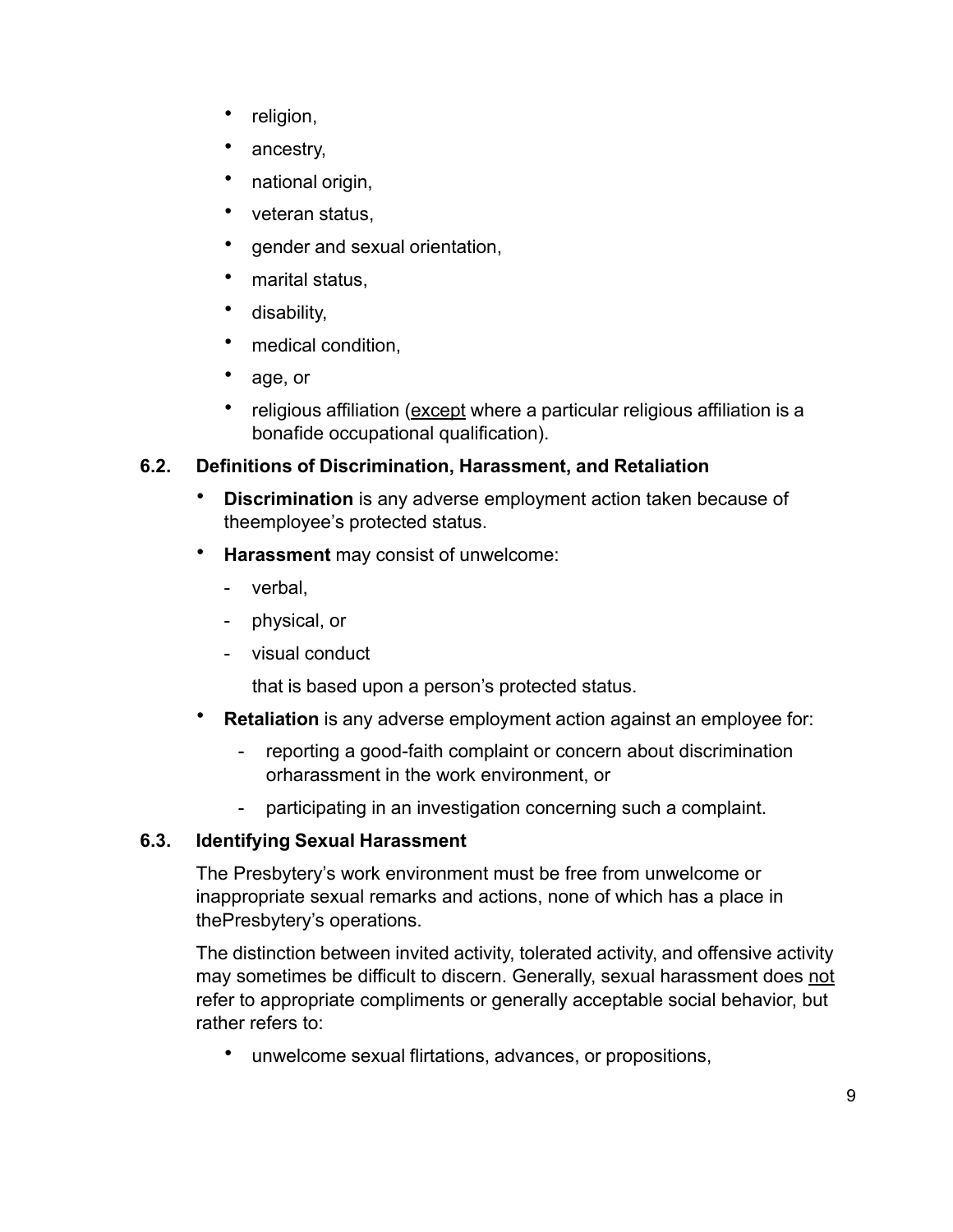- sexually graphic or suggestive comments, pictures, writing, onlinecommunications,
- unwelcome touching or physical contact, and
- other physical, verbal, or visual conduct of a sexual

naturewhen:

- conceding to the conduct is an explicit or implicit condition of employment,
- submission to or rejection of the conduct by an individual is the basis foran employment decision affecting that individual, or
- the conduct interferes with an individual's work performance or creates anintimidating, hostile, or offensive working environment.

#### **6.4. Investigating Harassment, Discrimination, or Retaliation**

Employees should inform the individual when that person's behavior is:

- unwelcome,
- offensive,
- in poor taste, or
- otherwise inappropriate.

Individuals so informed should comply immediately with such requests to stopthe behavior.

An employee who believes themselves subjects of harassment, discrimination,or retaliation in the work environment must immediately report the matter to:

- the Head of Staff, or
- the then-current Moderator of the Presbytery's Personnel

Committee. There will be no retaliation against anyone for:

- reporting harassment, discrimination, or retaliation, or
- cooperating with an investigation of a complaint about such

actions.The Presbytery will:

- investigate any allegation of harassment, discrimination, or retaliation,
- maintain confidentiality to the extent practical and appropriate, and
- take appropriate remedial action, including disciplinary action, against any employee engaged in such conduct, up to and including immediatetermination of employment.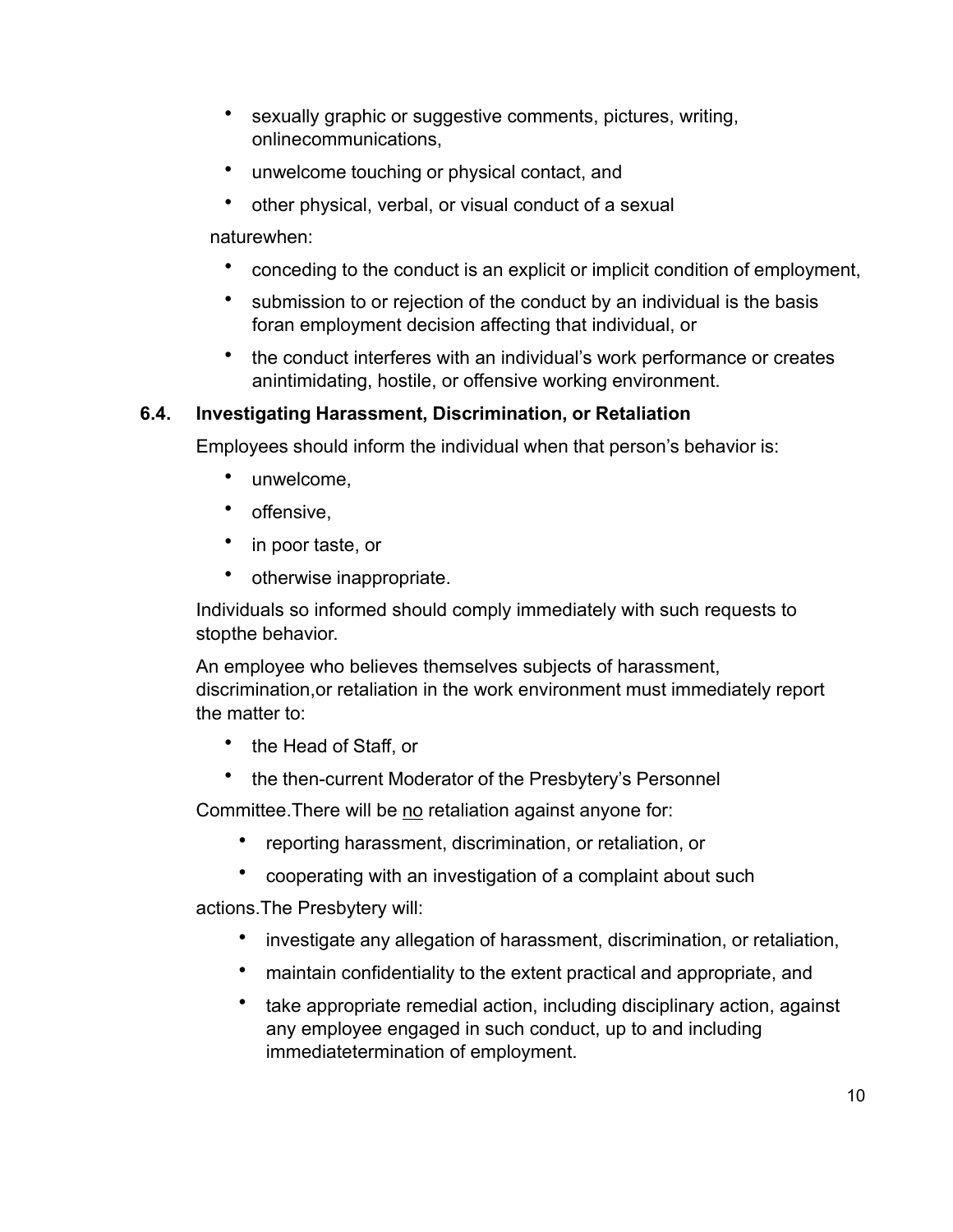## **6.5. Employees With Disabilities**

TheAmericans with DisabilitiesAct (ADA) prohibits employment discrimination against qualified persons with physical and mental disabilities. Per theADA:

- A**person with a disability**:
	- has a physical or mental impairment that substantially limits one ormore major life activities, and
	- has a record of such impairment, or
	- is regarded as having such an impairment.
- A**qualified person** is someone with a disability who meets thenecessary:
	- skills,
	- work experience,
	- education,
	- training,
	- licensing or certification, and
	- other job-related requirements of a position.

To the extent theADAapplies, the Presbytery will accommodate persons in accordance with its requirements by:

- making changes in the work environment, or
- changing certain policies, practices, and

proceduresinsofar as those changes would not:

- pose an undue hardship on the Presbytery,
- alter the essential functions of a job, or
- create a direct threat to health or safety.

#### **7. OTHER EMPLOYMENT POLICY AND PRACTICES**

#### **7.1. Romantic involvement**

The Presbytery discourages personal relationships between employees that maylead to:

- the perception of unfairness or favoritism by other employees,
- unwanted sexual or romantic overtures, or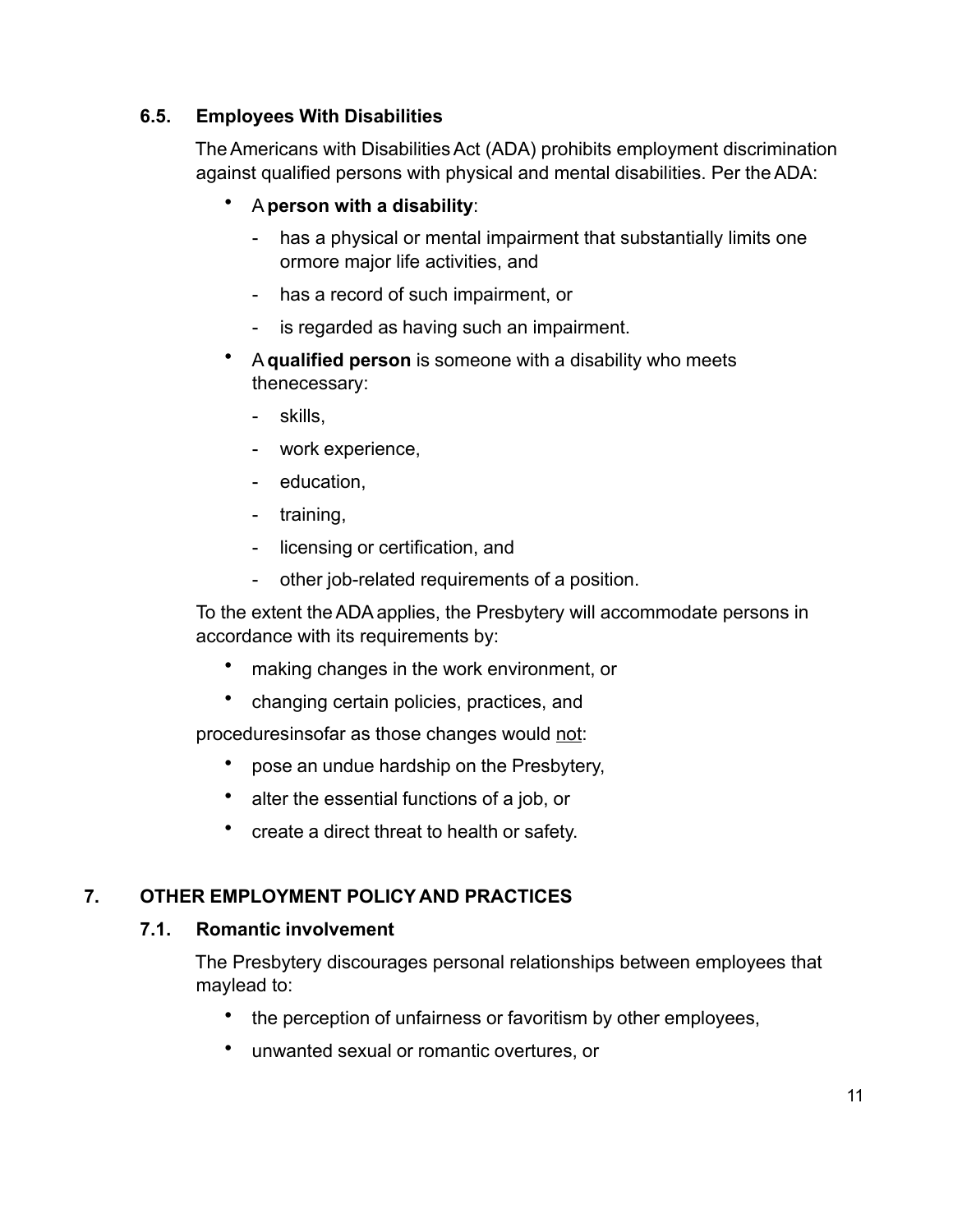• interference with working relationships among employees. Further, employees, shall not enter romantic relationships with:

- any employee they manage, or
- any employee to whom they directly or indirectly report.

# **7.2. Conflict of Interest**

Employees shall not accept any:

- gift,
- gratuity,
- service, or
- special

favorfrom:

- any person, or
- **business**

that provides or receives, or that seeks to provide or receive, goods and servicesto or from the Presbytery.

Employees:

- may receive minor courtesies such as luncheons, dinners, or similararrangements in connection with business events, but
- may not:
	- participate in any decision in which the interests of the employerconflict with their personal interests, or
	- engage in outside employment that may produce a conflict of interestin the pursuit of their duties as Presbytery employees.

# **7.3. Smoke-Free Meeting Places**

The Presbytery is committed to promoting the health and well-being of its employees and recognizes the health hazard of environmental tobacco smoke.

The Presbytery, therefore, prohibits smoking in its meeting places.

# **7.4. Workplace Safety**

Employees shall abide by local safety rules while conducting Presbyterybusiness, regardless of the work location.

Employees must: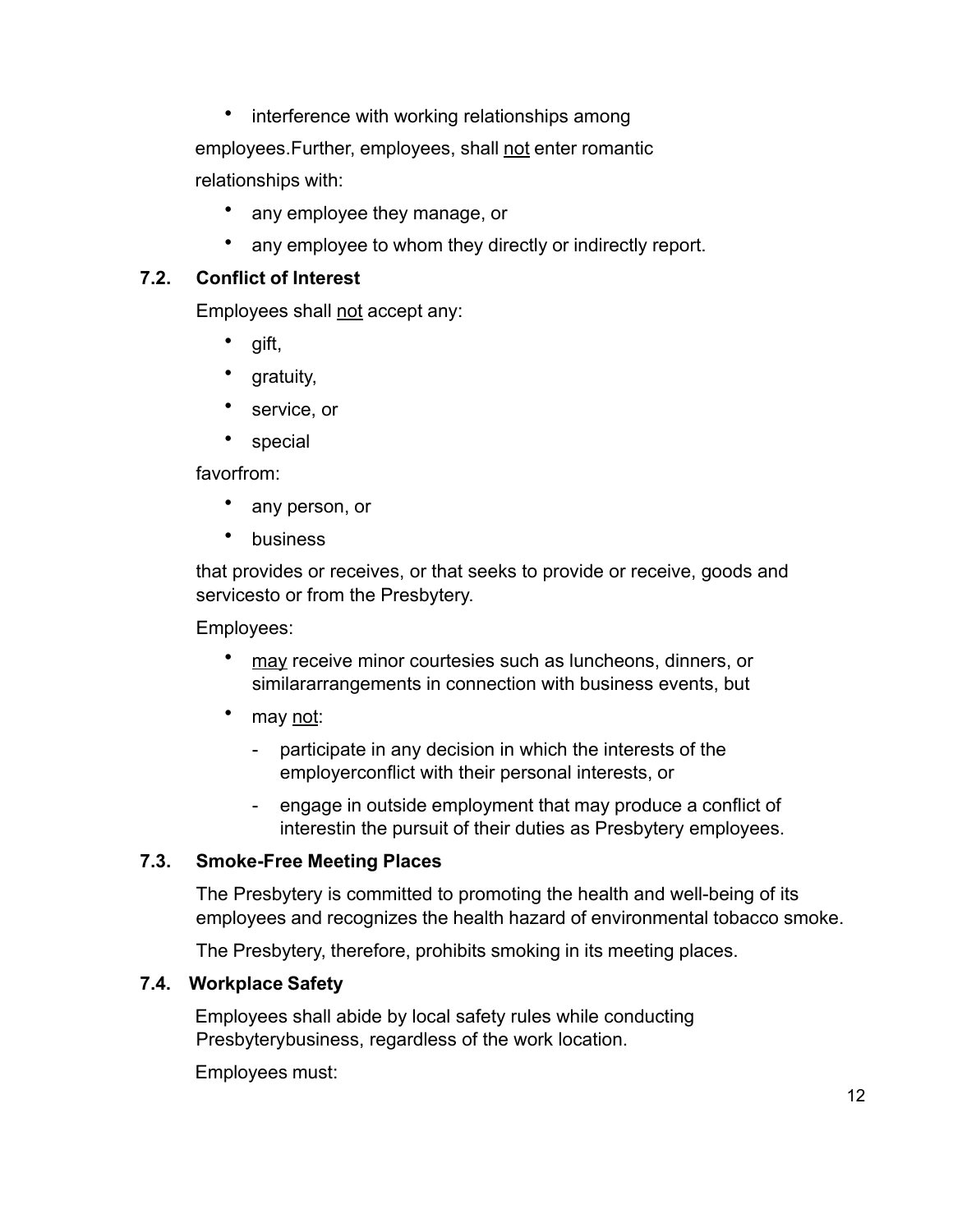- keep their work areas free of hazards,
- report all job accidents or injuries immediately,
- obtain authorization from the Head of Staff for all nonemergencytreatments for injuries,
- request of the Head of Staff any additional equipment or instructions toget the job done safely, and
- abide by all OSHAand hazard communications requirements.

#### **7.5. Workplace Violence**

The Presbytery has a "Zero Tolerance" for violence or threatened violence by an employee toward any other individual in the workplace. It prohibits:

- conduct that threatens, intimidates, or coerces employees or members ofthe public, or
- any weapons at work meetings.

Employees who exhibit violent behavior or threaten violence toward another, or who otherwise violate this policy, will be subject to discipline, up to and including immediate termination of employment**.**

#### **7.6. Personal Activities and Outside Employment**

Employees must:

- exercise good judgment regarding personal activities while working, and
- convey a professional and respectful manner when on the phone orattending meetings.

The work of the Presbytery shall take precedence over other occupational interests of full-time employees. Outside employment for salaries, wages, orcommission, and all self-employment:

- require the written approval of the Head of Staff, and
- may be grounds for disciplinary action if such activity presents a conflictof interest.

#### **7.7. Drug and Substance Abuse**

The Presbytery prohibits the:

- use of illegal drugs,
- misuse of legal drugs, and
- use of alcoholic beverages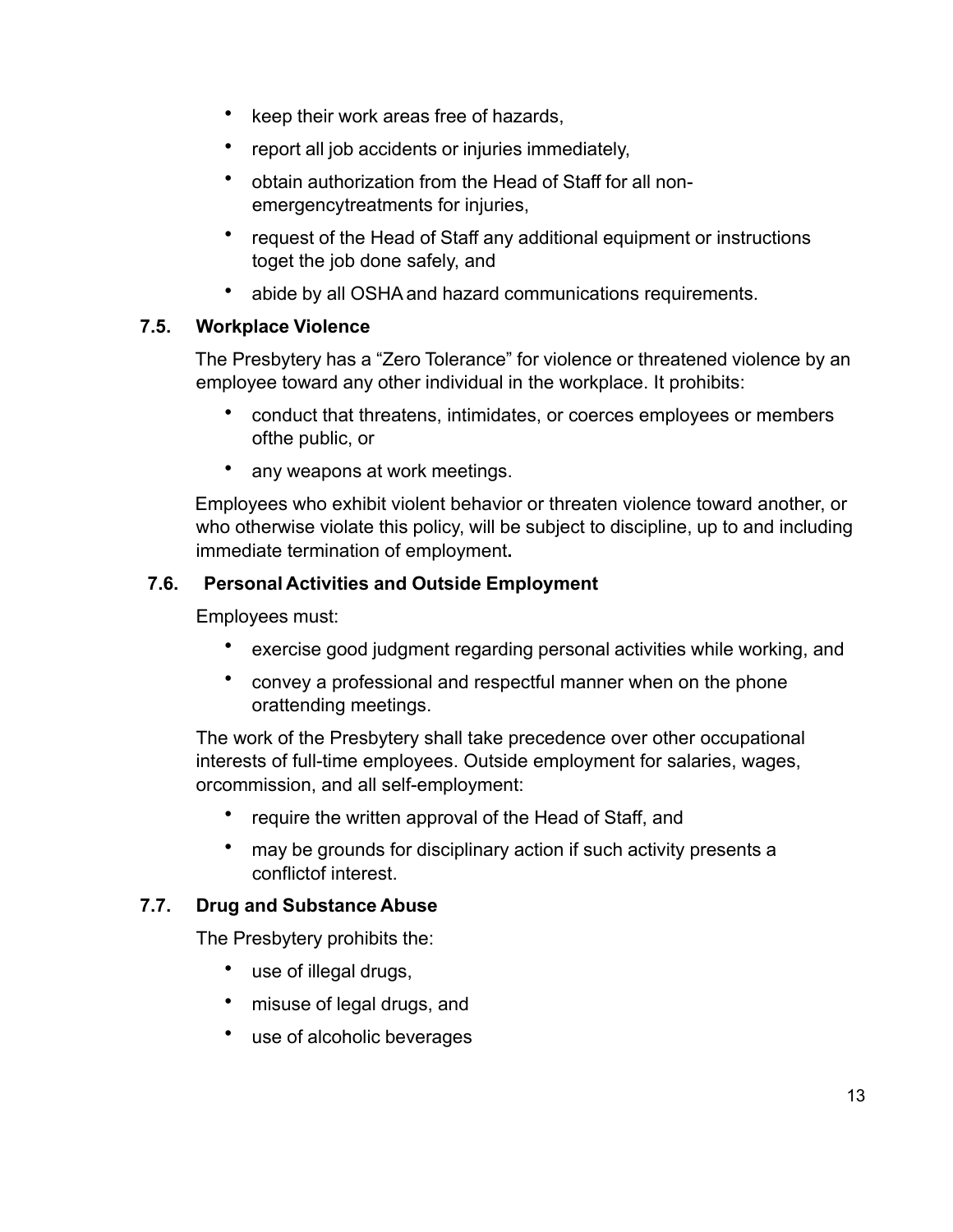during working hours.

The Presbytery reserves the right to require drug testing.

# **7.8. Computer Usage and Email**

All Presbytery computers and the data which is:

- created,
- sent,
- received, or
- stored in them, including but not limited to documents and emailmessages

are and always remain the Presbytery's property. The Presbytery reserves the right to retrieve and read any such message or document.

Employees may make minimal personal use of the Presbytery's computers, however, they may never use the Presbytery's computers or email system to:

- create,
- send.
- receive, or
- store

messages or documents commonly considered to be offensive or improper, including but not limited to:

- sexual comments or images,
- racial slurs, or
- any messages or documents that may reasonably offend someonebased on their protected status as listed in Section 6.1.

Employees may not use the office computers or email system to:

- solicit outside business ventures,
- disclose confidential and proprietary information of the Presbytery tounauthorized third parties,
- communicate personal, political, or religious messages, or
- copy or download copyrighted software or other copyrighted materials.

All information contained in the Presbytery's computer system and all messagessent via email are: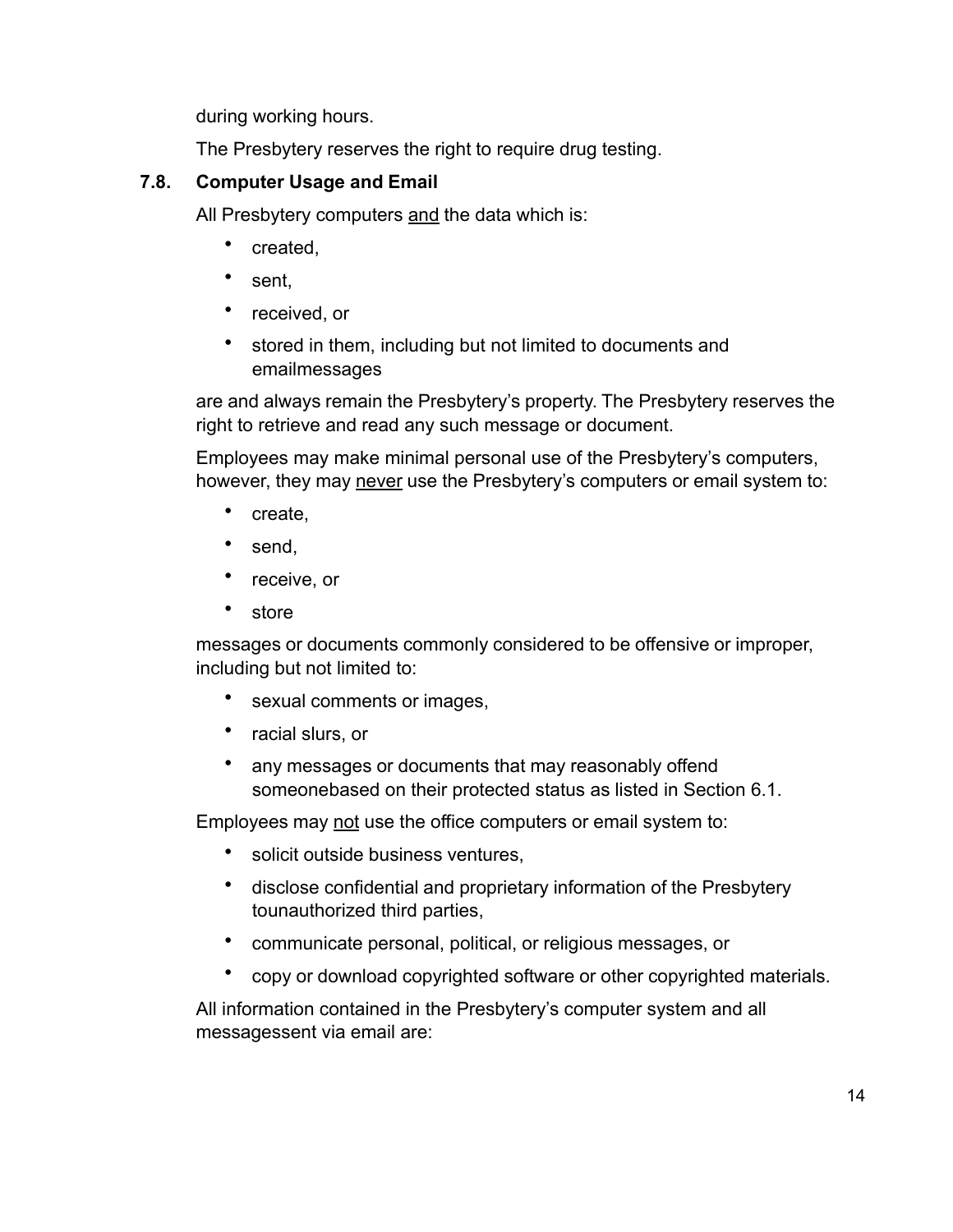- confidential and
- intended only for the addressed recipient or by someone at their direction.

Employees who violate this policy will be subject to disciplinary action, up to andincluding discharge from employment.

# **7.9. Confidential Information**

Employees may not:

- possess,
- use, or
- disclose

confidential Presbytery information:

- to any entity other than those with a legitimate "need to know," or
- against the Presbytery's best interests, or
- in other than during an employee's normal job duties.

Upon an employee's resignation, retirement, or termination, they must return and deliver to the Presbytery all:

- computers,
- computer files (and any copies thereof),
- equipment,
- keys,
- financial and operational information, and
- any other confidential information related to the conduct of Presbyterybusiness.

#### **7.10. Hours of Work**

Employees need to maintain a work schedule such that they will be able tocommunicate with others during normal business hours.

Non-exempt employees shall record their hours worked on timesheets forsubmission to the Head of Staff.

When an employee must be absent, they shall notify the Head of Staff as soon as possible.

# **7.11. Payroll**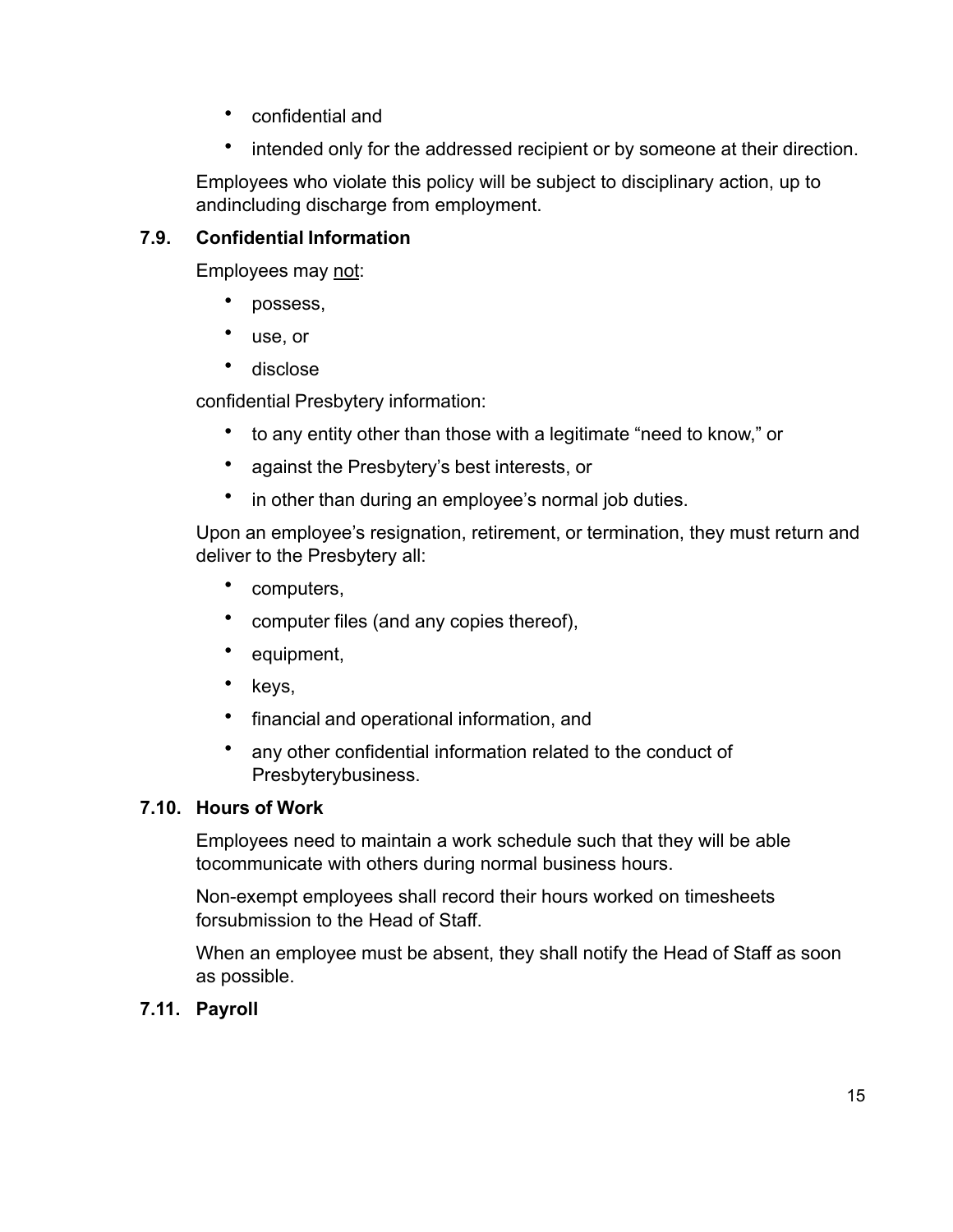The Presbytery pays its employees bi-weekly by direct deposit to theirdesignated bank accounts.

Policy limits automated deductions from wages to:

- federal and state income taxes,
- Social Security (FICA) taxes,
- co-payments for certain Presbytery benefits, and
- garnishments, whether authorized by the employee or required by a legalentity, to meet certain financial obligations.

## **7.12. Child Protection Policy**

The Presbytery subscribes to a policy protecting all parties when in the presenceof minors. Should employees encounter any children while working, they shall follow the practices and guidelines in the Presbytery's "Child and Youth Protection Policy" document available on the Presbytery's website.

## **8. SALARY ADMINISTRATION**

#### **8.1. Philosophy and Principles**

The Presbytery is committed to salary administration that will provide faircompensation for the work performed.

#### **8.2. Salary Review and Increments**

The Personnel Committee, consulting with the Head of Staff, will:

- review individual salaries annually and when there are changes in dutiesor responsibilities,
- approve increases or decreases in salary, subject to budgetaryconsiderations as determined by the Executive Council,
- base individual salary changes on performance and not solely on lengthof service.

Approved salary adjustments shall become effective at the beginning of the next pay period or at a specified later date.

# **8.3. Housing Allowances**

Asalaried Presbytery employee who is a Minister of the Word and Sacrament may exclude from gross income for tax purposes any housing allowance:

- approved in advance by the Executive Council annually, and
- paid as part of their compensation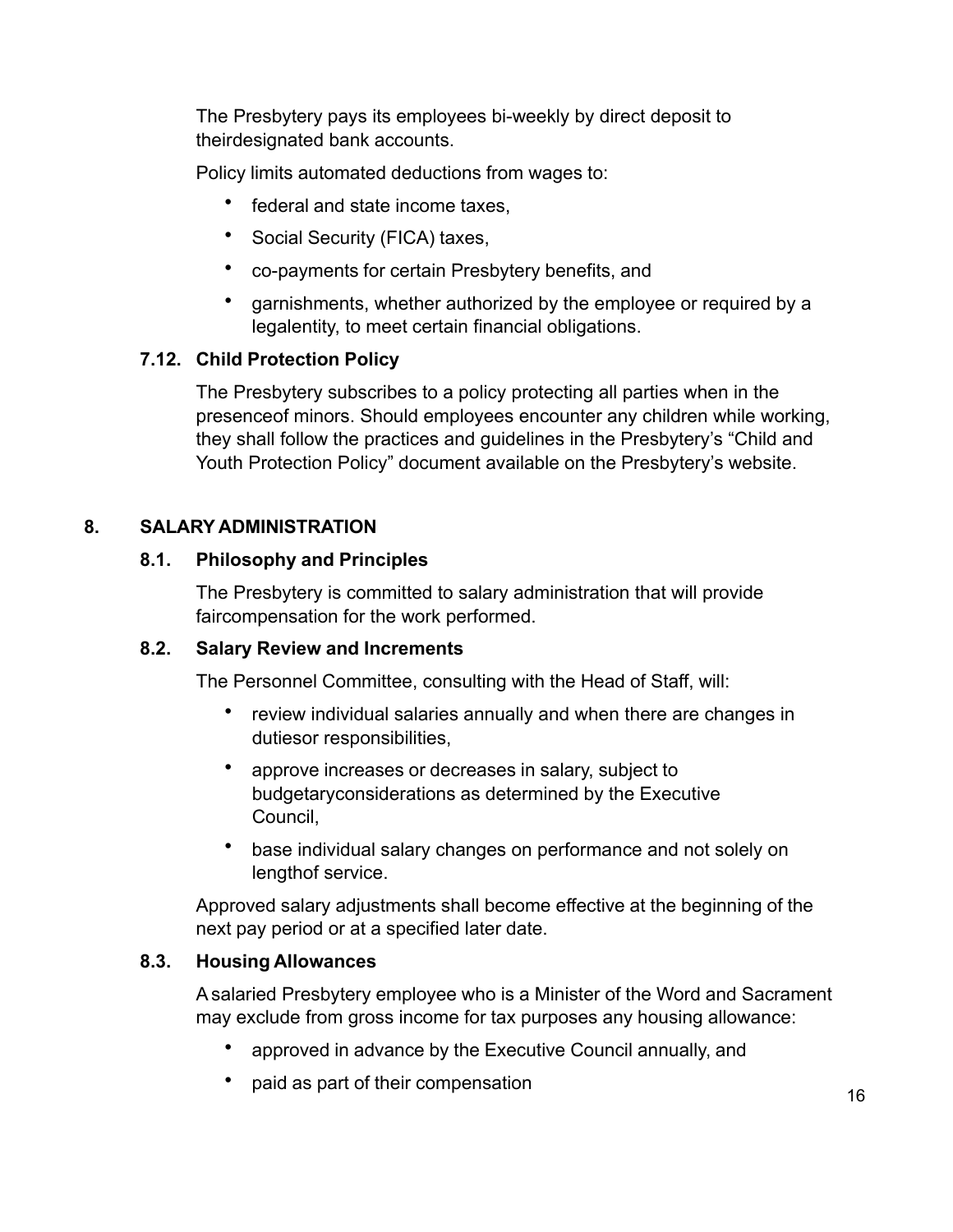in compliance with the relevant provisions of the Internal Revenue Code.

## **9. HUMAN RESOURCE DEVELOPMENT**

## **9.1. Annual Study Leave for Presbyter**

The Presbytery shall:

- shall grant up to two weeks annual study leave, with pay, to the Presbyter, but
- shall not provide pay in lieu of this leave.

The Presbyter may, with the approval of the Personnel Committee, carry over a maximum of two weeks of study leave from year to year.

## **9.2. Continuing Education for All Employees**

Regular full-time and part-time employees may attend, with pay, certain workrelated:

- training programs,
- seminars.
- conferences, or
- meetings

that would benefit both the employee and Salem Presbytery. Any such attendance requires the prior approval of the Head of Staff.

# **10. PERFORMANCE EVALUATION**

#### **10.1. Review of Terms of Call and Position Descriptions**

On a regular basis:

- the Executive Committee will review the Terms of Call for the Presbyter, and
- the Personnel Committee, in conjunction with the Head of Staff, willreview the Position Descriptions for all other employees.

#### **10.2. Performance Reviews**

No less often than annually, employees shall receive an evaluation and written performance review: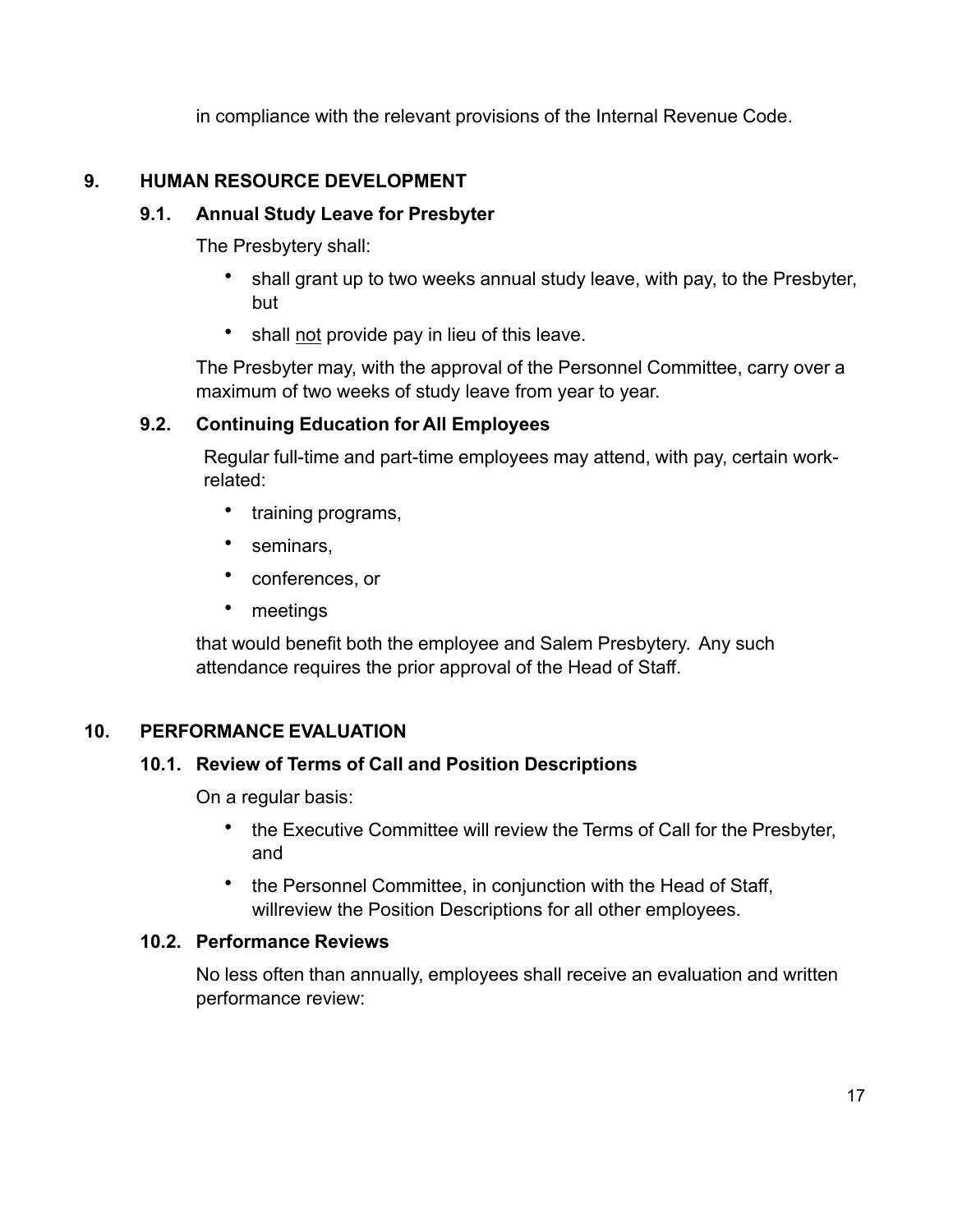- The Head of Staff, with representation from the Personnel Committee, shall perform the reviews of all staff other than the Stated Clerk and thePresbyter.
- The Moderators of the Executive Council, the Personnel Committee, andthe Standing Committees of Presbytery, with input from the Presbyter, shall perform the review of the Stated Clerk.
- The Personnel Committee, with input from the Moderators of the Executive Council and the Standing Committees of Presbytery, shallperform the review of the Presbyter.

Evaluations shall:

- include a review of agreed-upon objectives,
- become part of the employee's personnel file, and
- be a factor considered in determining a possible merit salary increase.

#### **10.3. Corrective Action**

The Presbytery aims to maintain standards of employee performance,attendance, and conduct to allow the Presbytery to fulfill its missions.

- To ensure fair treatment of employees, the Presbytery will maintainappropriate records of the discussions related to corrective action, including any work plan or disciplinary measures, as applicable.
- The Presbytery will administer corrective actions in a nondiscriminatory manner in compliance with equal opportunity employment and affirmativeaction policies.
- Although the circumstances of a particular incidence or situation may result in immediate termination for the first offense, the Presbytery will generally afford an employee a documented series of warnings, endingwith a final warning and subsequent termination (Section 11.4).
- The Executive Council (for the Presbyter and the Stated Clerk) and the Head of Staff, with the support of the Personnel Committee (for all other employees), will counsel and encourage those whose performance does not meet the standards set in the terms of call and the position definitions.

#### **11. SEPARATION PRACTICES**

#### **11.1. At-Will Employment**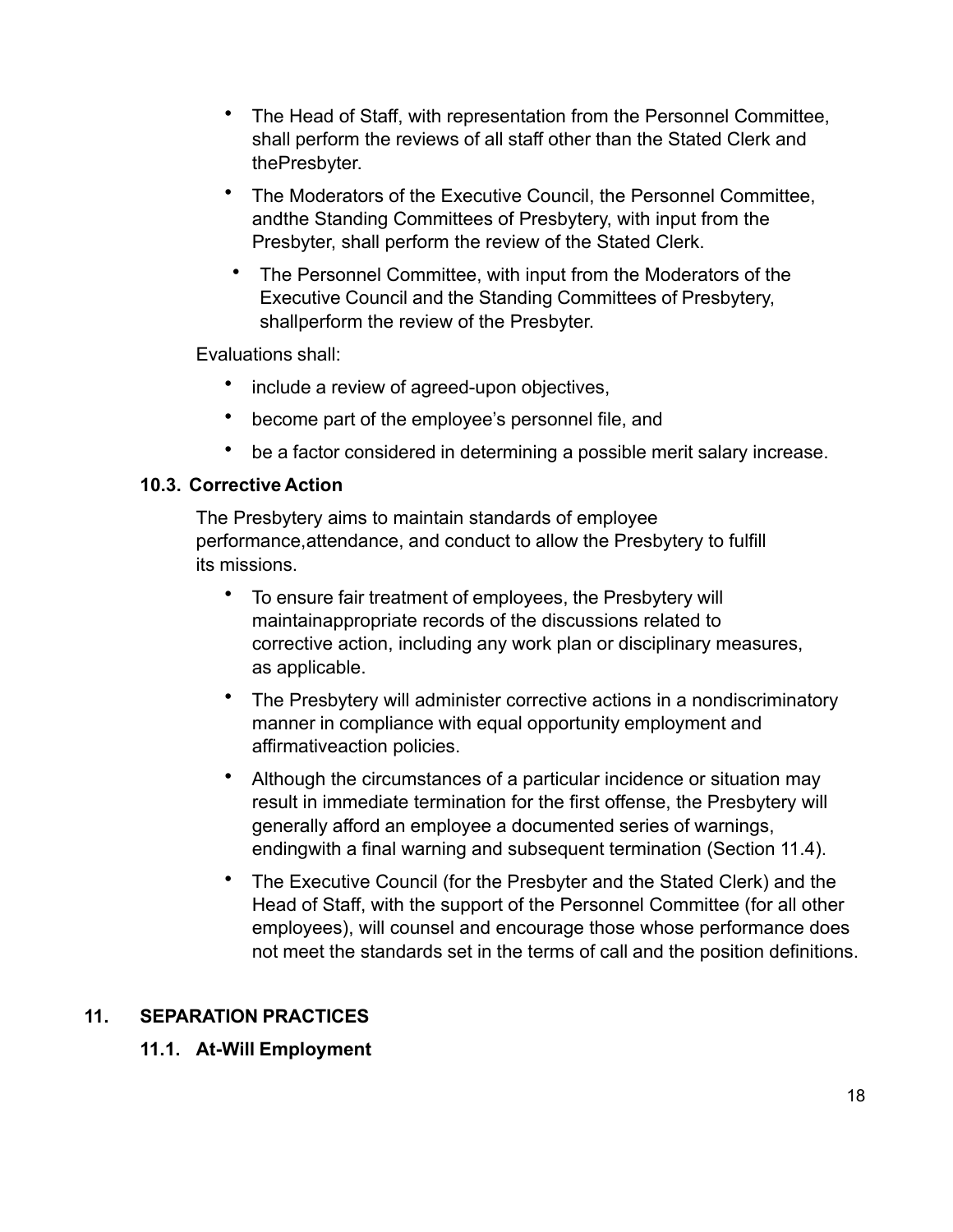North Carolina is an employment-at-will state. This means that the employer or the employee may terminate the employment relationship without notice or cause at any time unless such termination would violate federal and state employment statutes prohibiting discrimination or retaliation.

## **11.2. Voluntary Resignation or Retirement**

A voluntary choice of separation freely made by the employee may take place atany time. As a courtesy, the employee may provide the Presbytery with two weeks written notice.All such employees will receive the cash equivalent of theirunused, earned vacation.

## **11.3. Termination without Prejudice**

Notwithstanding the state's employment-at-will status, if the Presbytery terminates an employee without prejudice upon the recommendation of thePersonnel Committee and Head of Staff, that employee shall receive:

- the courtesy of two weeks written notice, and
- the cash equivalent of their unused, earned vacation.

# **11.4. Dismissal for Cause**

Notwithstanding the state's employment-at-will status, the Presbytery shall provide a dismissed employee:

- written notice of the specific reasons for termination, and
- the cash equivalent of their unused earned

vacation.Reasons for dismissal for cause may include:

- unsatisfactory performance,
- insubordination,
- repeated, unexcused absences or tardiness,
- illegal, dishonest, or unethical conduct,
- repeated failure or refusal to observe employer policies,
- conviction of a crime involving moral turpitude, e.g., lying, cheating,stealing,
- conviction of any crime that is a felony, or
- a breach of any of the terms set forth in these policies.

#### **11.5. Reduction in Force**

If the Presbytery must make a reduction in force due to a change in practicesor services, the Presbytery will apply such reduction fairly and consistently.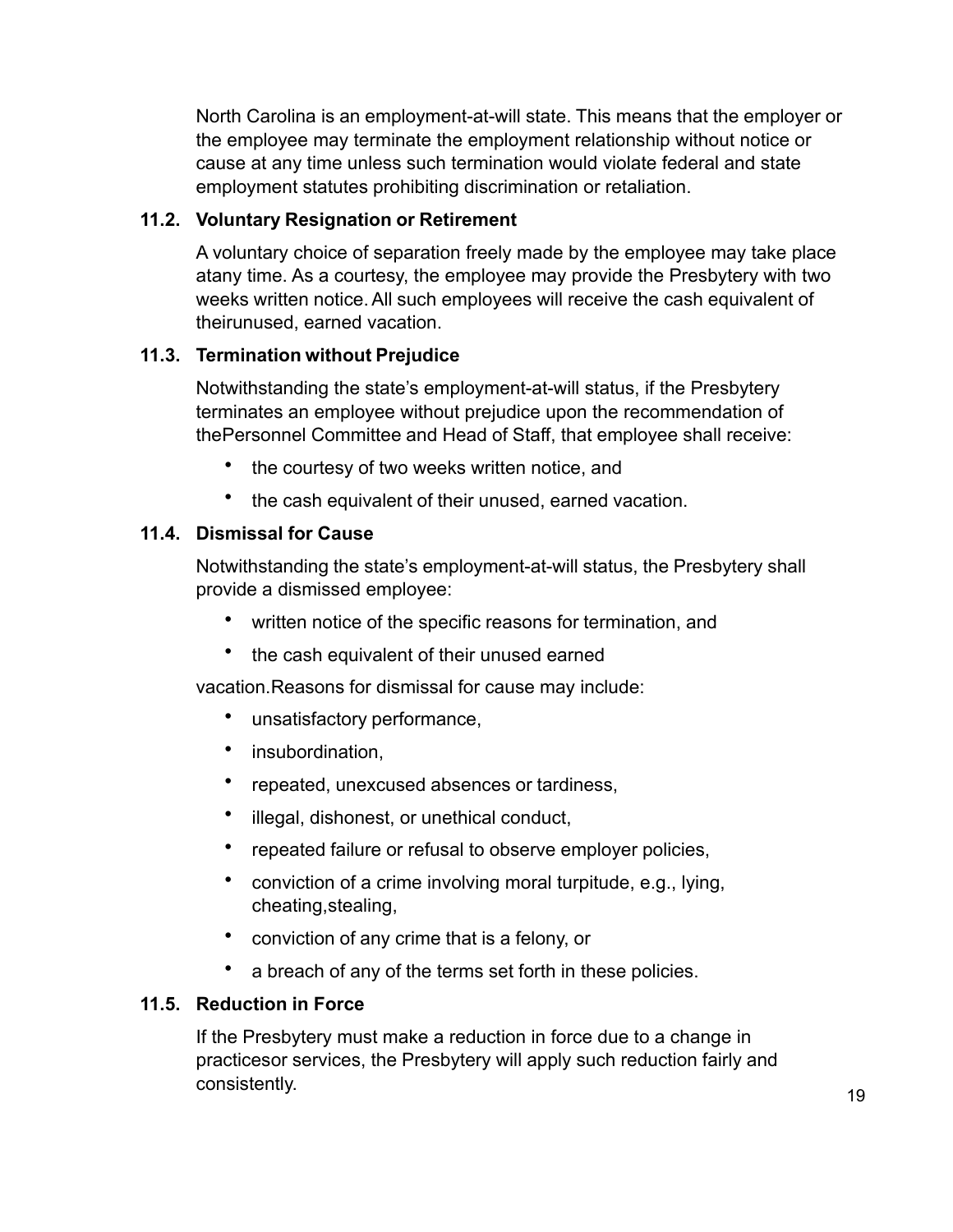#### **11.6. Termination of the Presbyter**

All conditions for the separation of the Presbyter shall comply with the provisionsof the PC(USA) and with any applicable provisions of the Board of Pensions benefits plan.

A written ballot and a majority vote shall terminate the Call and employment of the Presbyter when:

- The Presbyter terminates their own Call by their resignation or retirement,
- The Executive Council recommends termination of the Presbyter's Calland employment at one stated meeting of Presbytery, for action at the next Stated meeting, or
- A motion to terminate the Presbyter's employment arises from the floor ofa Presbytery-at-large meeting for referral to the Executive Council. The Executive Council shall review the motion and report on its findings in a subsequent stated meeting of Presbytery.

## **12. EMPLOYEE BENEFITS: LEAVE**

#### **12.1. Vacation Leave**

Effective for staff hired in 2022 and continuing, full-time and part-time regularemployees earn vacation time in the amount of:

- Vacation time in the equivalent of one workweek at hire.
- The equivalent of an additional workweek after having completed sixmonths of employment.
- The equivalent of two workweeks starting with the second through thefourth year of employment.
- The equivalent of three workweeks starting with the fifth through the ninthyear of employment.
- The equivalent of four workweeks starting with the tenth year ofemployment.

Unless, due to extenuating circumstances, an employee receives approval fromthe Head of Staff (in the case of the Head of Staff from the Personnel Committee), they must use the entirety of their leave in the calendar year in which they earn it or forfeit the balance remaining at the end of the calendar year.

Employees shall submit requests for vacation to the Head of Staff in advance.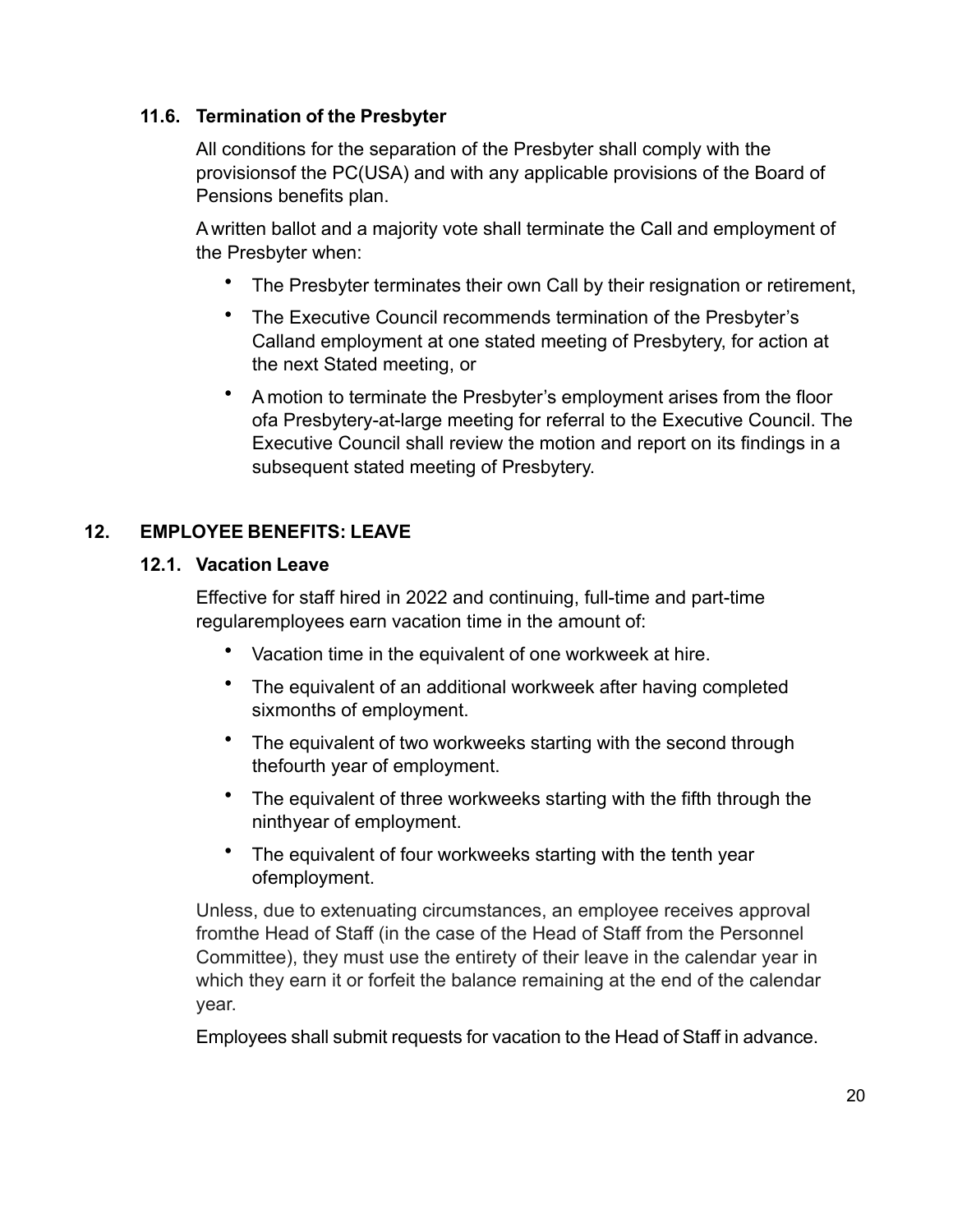## **12.2. Sick Leave**

Employees may take sick leave for absence due to:

- personal illness or physical disability resulting in the incapacity of thestaff member to perform their usual duties,
- the illness of members of their immediate family requiring their care,
- medical, dental, or optical treatment or examination, when approved inadvance by the supervisor.

The Presbytery provides up to a maximum of ten days of sick leave with payduring any given year. Such days may accumulate up to a total of 50 days.

The Presbytery will not pay accrued sick leave upon termination ofemployment.

## **12.3. Emergency Personal Leave Up to 24 Hours**

Regular employees may, with the approval of the Head of Staff, use up to 24 hours of emergency leave with pay on an annual basis for emergencies.

Examples of emergency leave include needs such as:

- unexpected childcare exigencies, and
- other sudden or unexpected personal business.

# **12.4. Leave of Absence Without Pay**

If a regular employee who has been employed for at least twelve consecutivemonths:

- becomes ill,
- has some other medical condition,
- is pregnant, or
- has another justifiable reason to be absent for an extended period, when
- another leave policy does not address the circumstances, or
- such other leave has been exhausted,

they may apply in advance to the Head of Staff for an unpaid personal leave ofabsence of up to twelve weeks.

In authorizing a personal leave, the Head of Staff, consulting with the PersonnelCommittee, will consider:

- the nature of the situation.
- the employee's service record with the Presbytery, and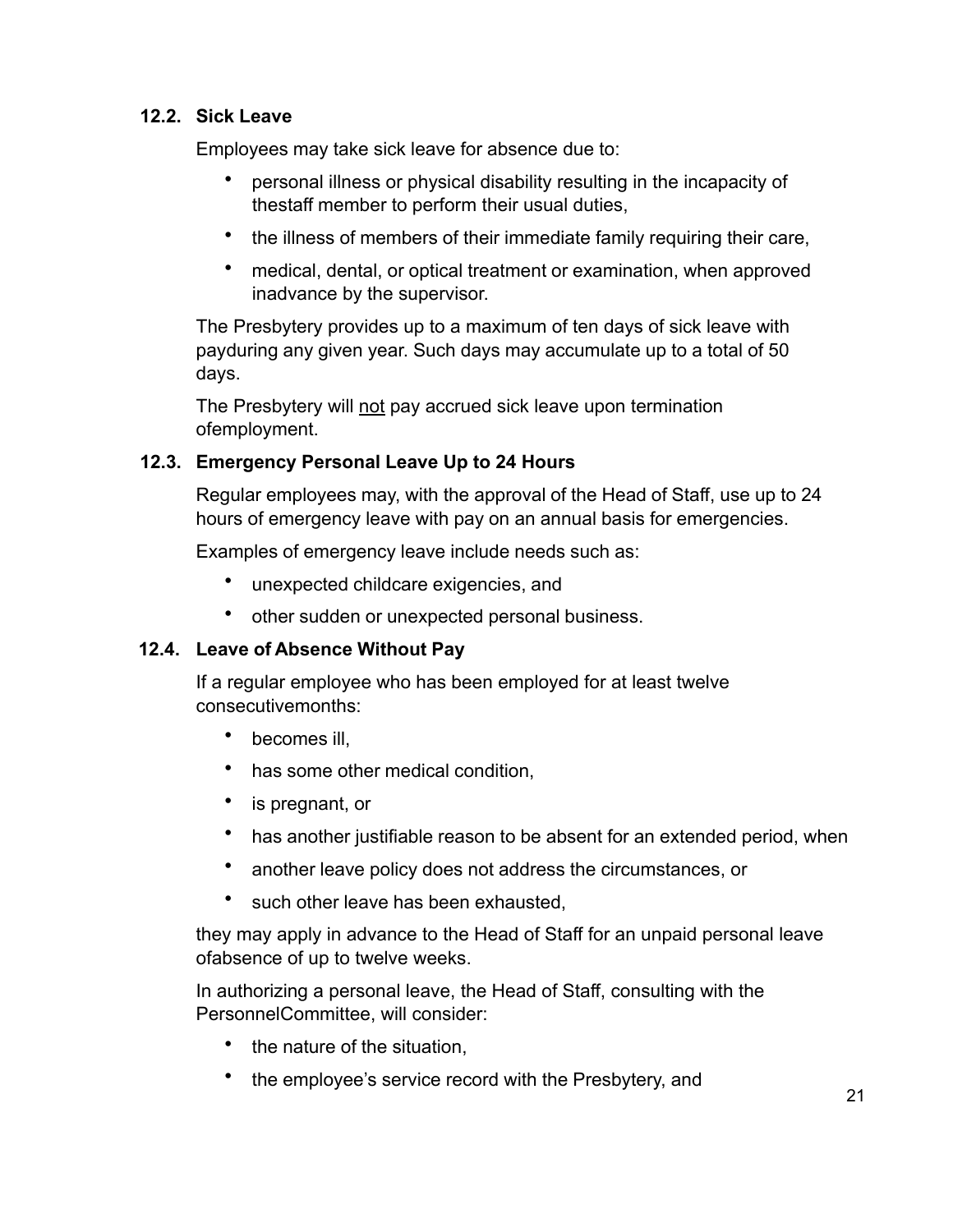• the Presbytery's business needs.

The Head of Staff, consulting with the Personnel Committee:

- will administer this leave of absence policy in accordance with ADA law,as applicable,
- may require supporting evidence in the form of a physician's statement,
- may require a fitness-for-duty report at the end of the leave, and
- will generally attempt to place the employee in the job they left; however,circumstances may require that the Presbytery:
	- place the employee in another available job at the same or a differentwage, or
	- terminate employment if business circumstances so necessitate.

An employee on a leave of absence:

- may not perform other work for hire,
- must contact the Head of Staff of their plans to return to work at leastseven days before the end of the leave period, and
- must return to work on the agreed date, or when an approved personalleave of absence expires, or forfeit their job.

#### **12.5. Jury Duty and Witness Service**

Employees called to serve on jury duty receive time off with pay.

They must immediately:

- present the summons to the Head of Staff,
- report to work when excused from jury duty:
	- on a scheduled workday or
	- when at least four hours remain on a scheduled workday.

In addition, employees subpoenaed to be a witness in court:

- shall receive up to eight hours of paid time off,
- may use earned vacation leave for otherwise unpaid time.

## **12.6. Parental Leave**

An employee shall request parental leave at least one month in advance of theexpected arrival (birth, adoption, foster care placement, or guardianship) of a child.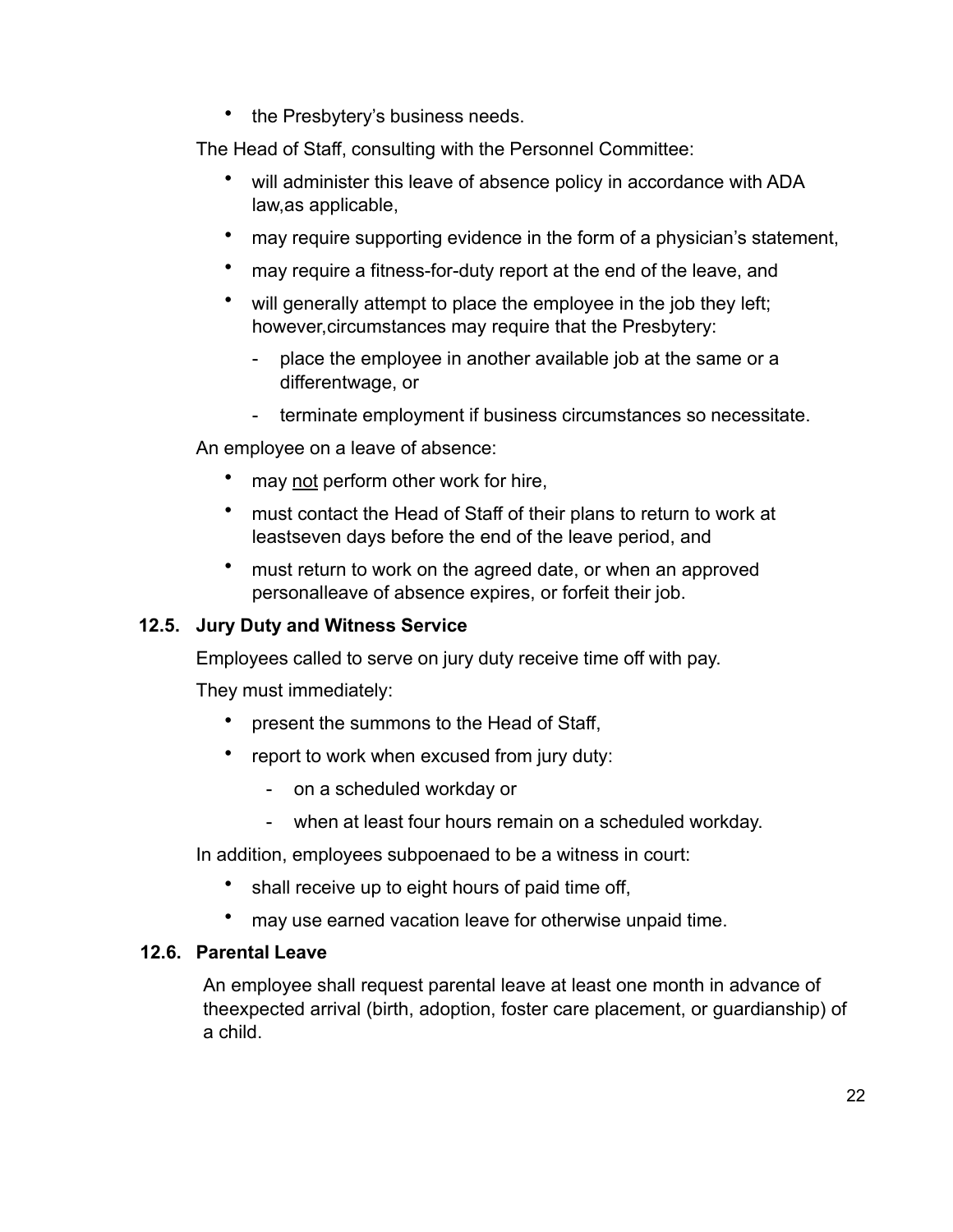The leave:

- may last for up to twelve workweeks,
- will be paid in the equivalent amount of the employee's normal workweek,
- may consist of a period prior to and after the child's arrival,
- should ordinarily be continuous, and
- will include benefit coverage, subject to the terms and conditions of theBoard of Pensions' benefit plan.

At the end of the parental leave period, the Presbytery will generally attempt to placethe employee in:

- the job they held when leave commenced, or
- a position with equivalent benefits, pay, and other terms and conditionsof employment.

# **12.7. Bereavement Leave**

Employees who suffer the death of a family member may take three days of leave with pay at or near the time of death or funeral.

Relatives who qualify as a family member for this policy are as follows, including"step" equivalents if applicable:

- spouse,
- parent,
- parent-in-law,
- child,
- sibling,
- siblings-in-law,
- grandparent,
- grandchild, and
- others living in the home for whom the employee has legal responsibility.

# **12.8. Military Leave**

The Presbytery honors all members of our country's Armed Forces and will comply with the Uniformed Services Employment and Reemployment RightsAct (USERRA), as well as any other applicable law or regulation concerning military leaves of absence.

# **12.9. Leave for Part-time Employees**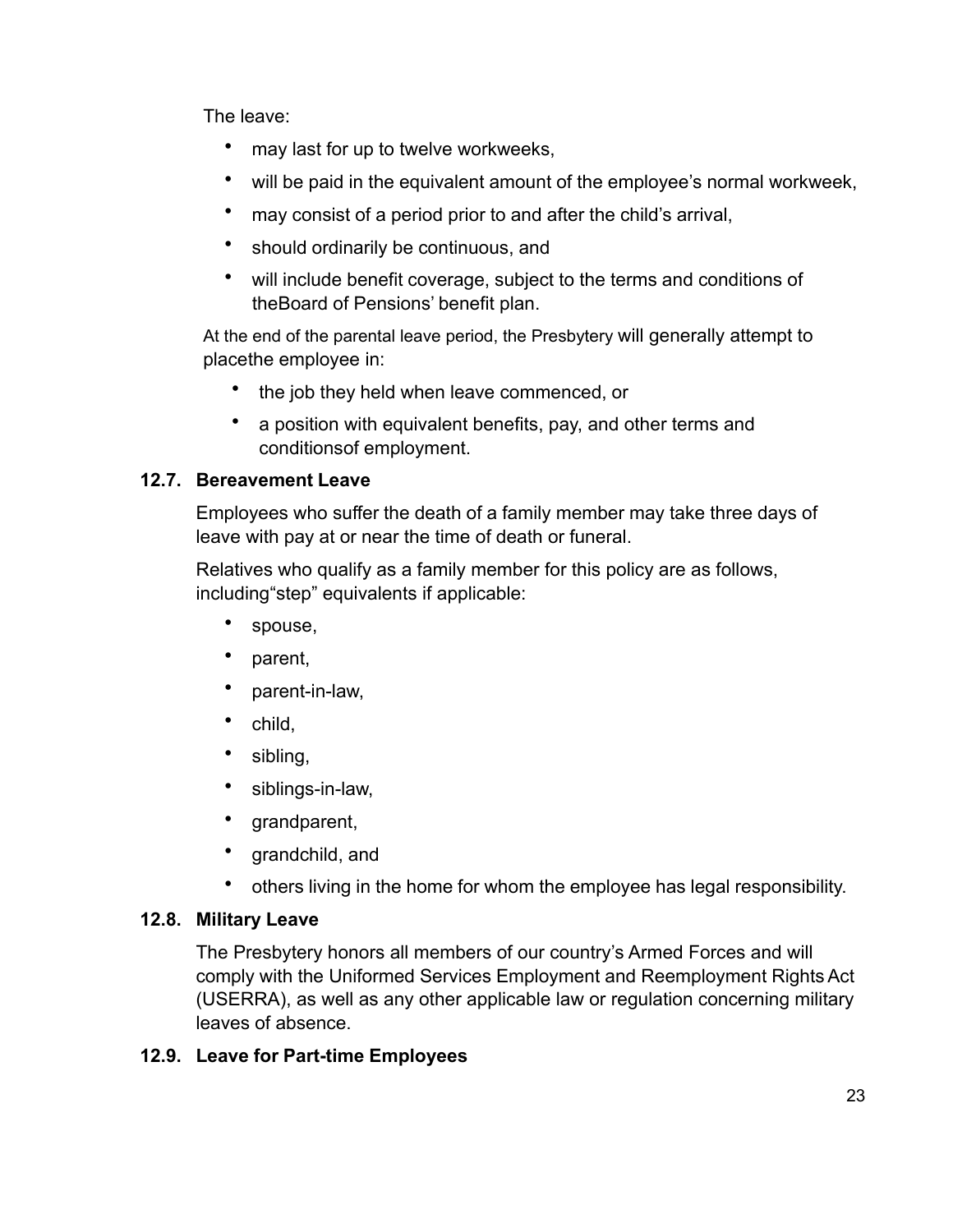For part-time employees, the Presbytery will prorate the above leave provisions(Sections 12.1 – 12.8 above) based on the percentage of full time (a 40-hour week) that the employee works.

## **13. PAID HOLIDAYS**

## **13.1. Recognized Holidays**

The Presbytery offices close for eleven paid holidays

| New Year's Day <sup>1</sup>       | January 4                       |
|-----------------------------------|---------------------------------|
| Martin Luther King Day            | The third Monday in January     |
| Good Friday                       | The Friday before Easter        |
| <b>Memorial Day</b>               | The fourth Monday of May        |
| Independence Day <sup>1</sup>     | July 4                          |
| Labor Day                         | The first Monday in September   |
| <b>Thanksgiving Day</b>           | The fourth Thursday in November |
| The Friday following Thanksgiving | The fourth Friday in November   |
| Christmas Eve <sup>2</sup>        | December 24                     |
| Christmas Day <sup>2</sup>        | December 25                     |
| The day after Christmas           | December 26                     |

Recognized holidays which fall within an employee's scheduled vacation time do notcount against the employee's vacation leave account.

# **14. OTHER EMPLOYEE BENEFITS**

# **14.1. Group Medical and Pension Benefits**

• **For Clergy**

The Terms of Call for Ministers of the Word and Sacrament provide for participation in:

the Board of Pensions benefits plan of the Presbyterian Church (USA),including both pension and medical coverage, or

<span id="page-24-0"></span><sup>24</sup>  $1$ The Presbytery offices observe these holidays on the preceding Friday when they occur on a Saturday, and on the following Monday when the holiday falls on Sunday.

<span id="page-24-1"></span> $2$  When these holidays occur on a Saturday or Sunday, the Head of Staff will determine the appropriate day off.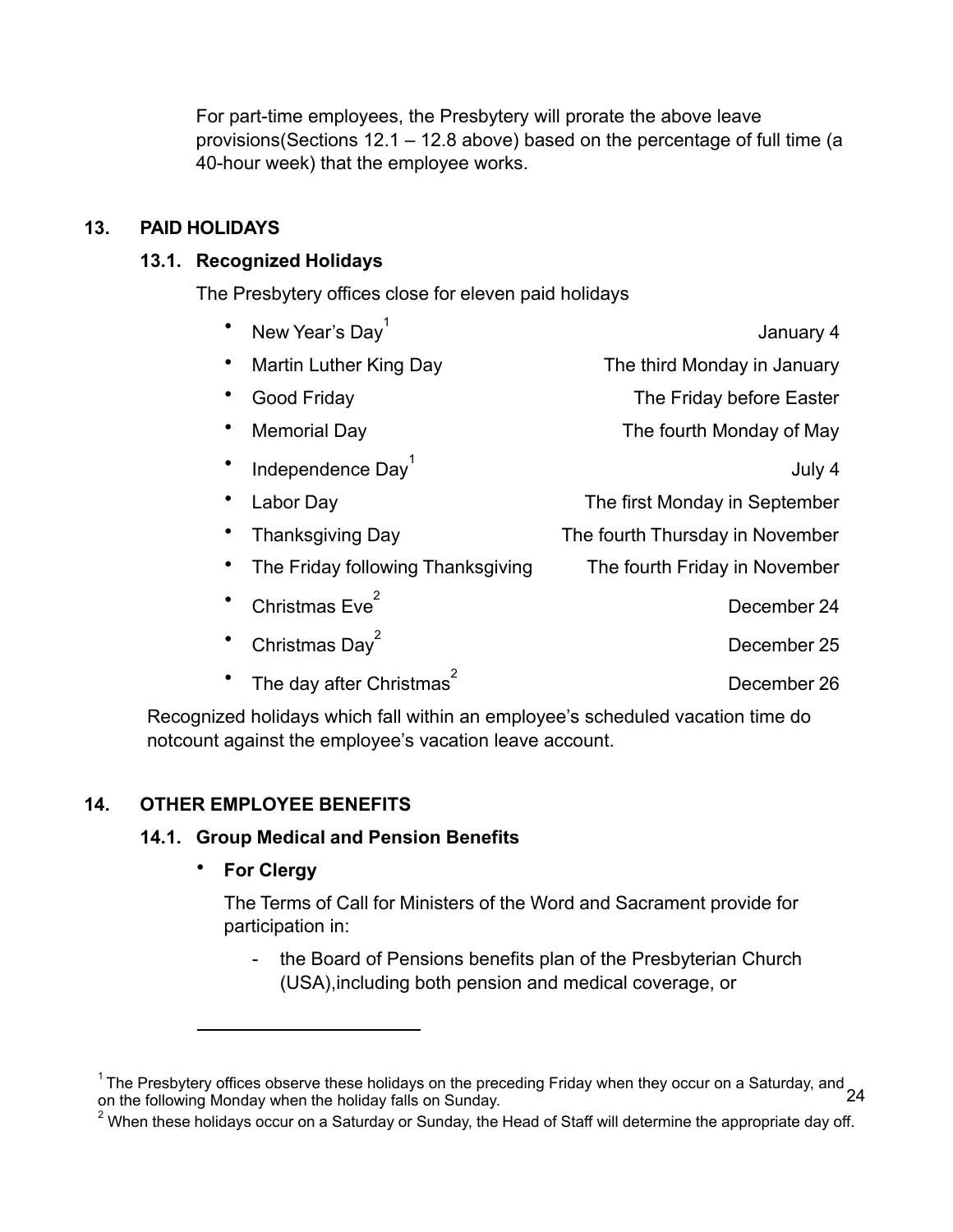any successor plan approved by the General Assembly.

#### • **For Full-time Non-clergy**

Effective with the hiring of full-time employees other than Ministers of the Word and Sacrament in 2022 or later, employees:

- will be offered full participation in employee only coverage offered through the Board of Pensions,
- may, at their own expense, participate voluntarily in the other programsoffered by the Board of Pensions.

To be eligible for these benefits, full-time employees may need to satisfy certain length of employment or other requirements. The benefit plan documents provide additional information. Employees may contact the Headof Staff with any questions about the group medical and other benefits underthis policy.

#### • **For Part-time Non-Clergy**

Part-time employees other than Ministers of the Word and Sacrament may, at their own expense, participate voluntarily in the programs offered by the Board of Pensions.

#### **14.2. Workers' Compensation Insurance**

An employee injury or illness may be compensable under workers' compensation if it arises out of and in the course of employment, regardless ofthe location at which the injury occurs.

Workers' compensation benefits help cover:

- medical costs, and
- any loss in pay which may result from the injury or illness.

If an employee suffers an on-the-job accident, injury, or illness they must immediately report it to the Head of Staff. The employee is responsible for making any claim for workers' compensation benefits.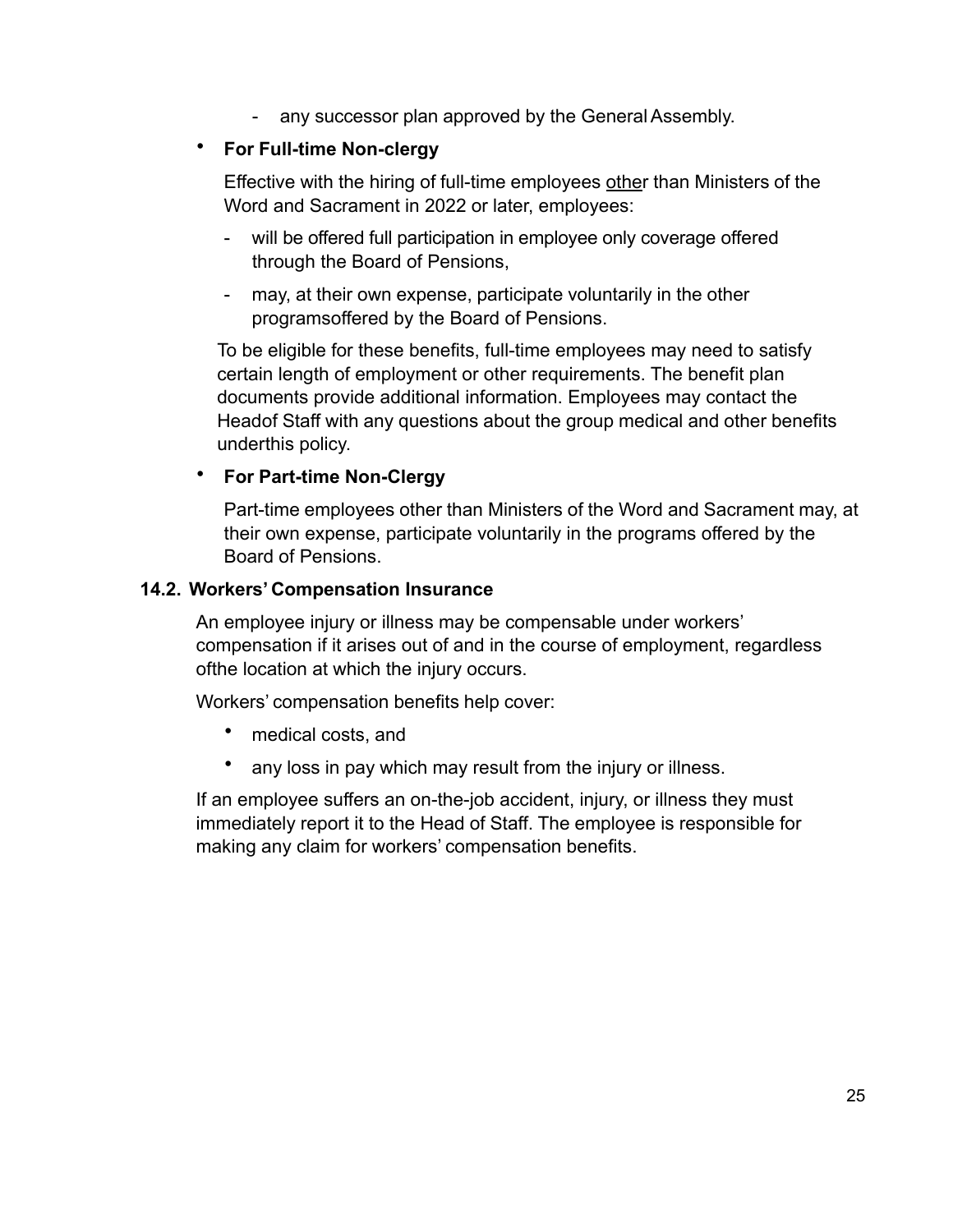#### **15. ADDENDA**

**15.1. Employment Agreement Template**

#### **SALEM PRESBYTERY EMPLOYMENT AGREEMENT**

**Position:**

**Start Date:**

**Annual Salary:**

**Benefits available Through the PC(USA) Board of Pensions**

*(check one):*

As a **full-time** employee, you will have available an amount of 18% of your annual salary for benefit plans offered through the Board of Pensions. You may choose how you would like to allocate those funds within the benefit plansoffered. You may, at your own expense, participate voluntarily in the other programs offered by the Board of Pensions.

As a **part-time** employee, you may, at your own expense, participatevoluntarily in the programs offered by the Board of Pensions.

#### **Vacation Time**

You will earn vacation time in the equivalent of:

• one workweek at hire,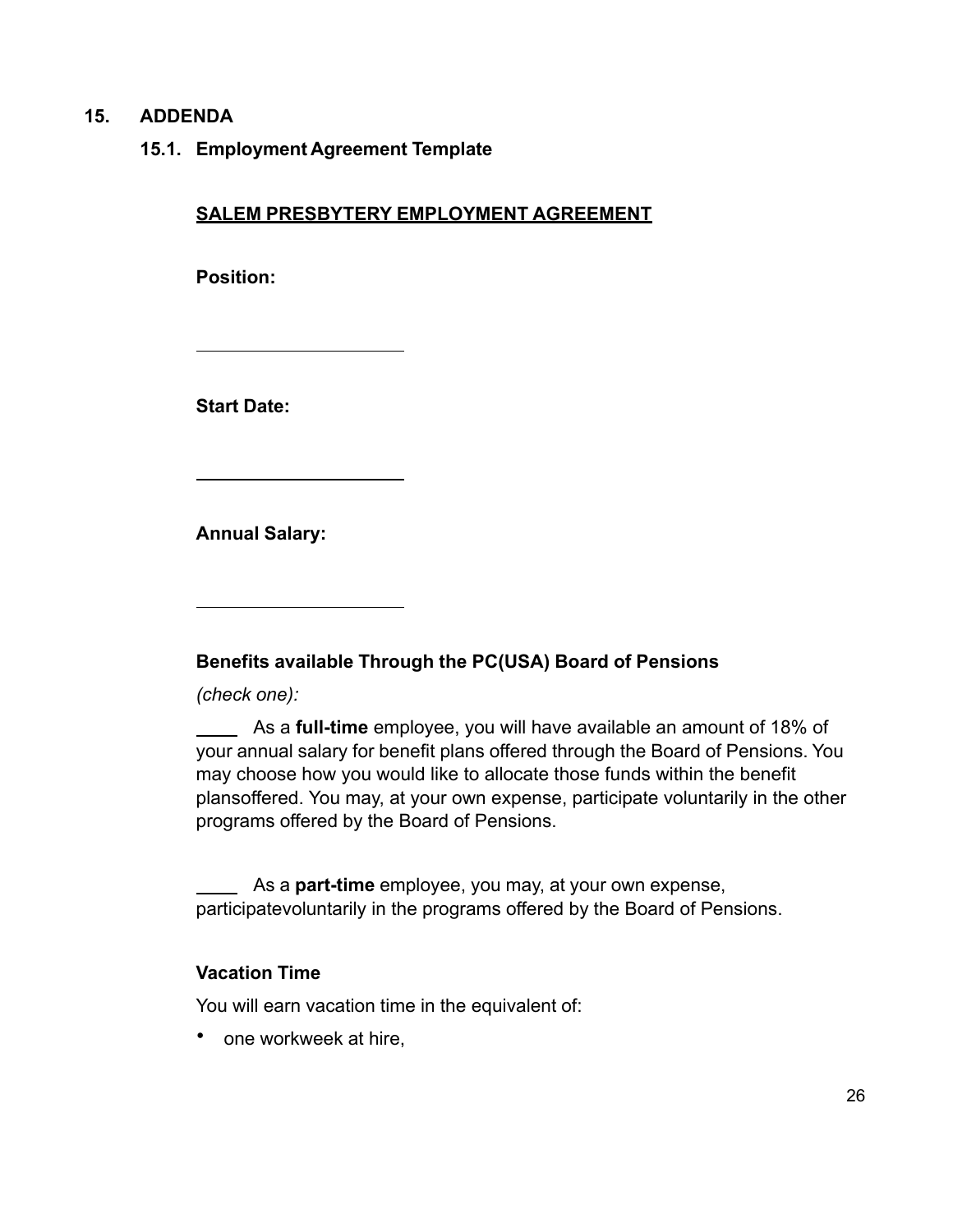- an additional workweek after having completed six months of employment.
- two workweeks starting with your second through your fourth year ofemployment.
- three workweeks starting with your fifth through your ninth year ofemployment, and
- four workweeks starting with your tenth year of employment.

Unless, due to extenuating circumstances, you receive approval from the Head of Staff, you must use the entirety of your leave in the calendar year in which youearn it or forfeit the balance remaining at the end of the calendar year.

#### **Sick Time**

Ten sick days per year. Such days may accumulate up to a total of 50 days.

#### **Terms and Conditions**

The Salem Presbytery from time to time reviews and revises its benefits programs and reserves the right at any time to change or discontinue those programs. Your employment with the Salem Presbytery will be "at-will" meaning that either you or the Presbytery may terminate your employment at any time, with or without cause, and for any or no reason.

## **If you accept this position, please sign below, and return a copy to thePresbytery.**

| Signature: |            | Date: |
|------------|------------|-------|
|            | (Employee) |       |
| Signature: |            | Date: |
|            | (Witness)  |       |